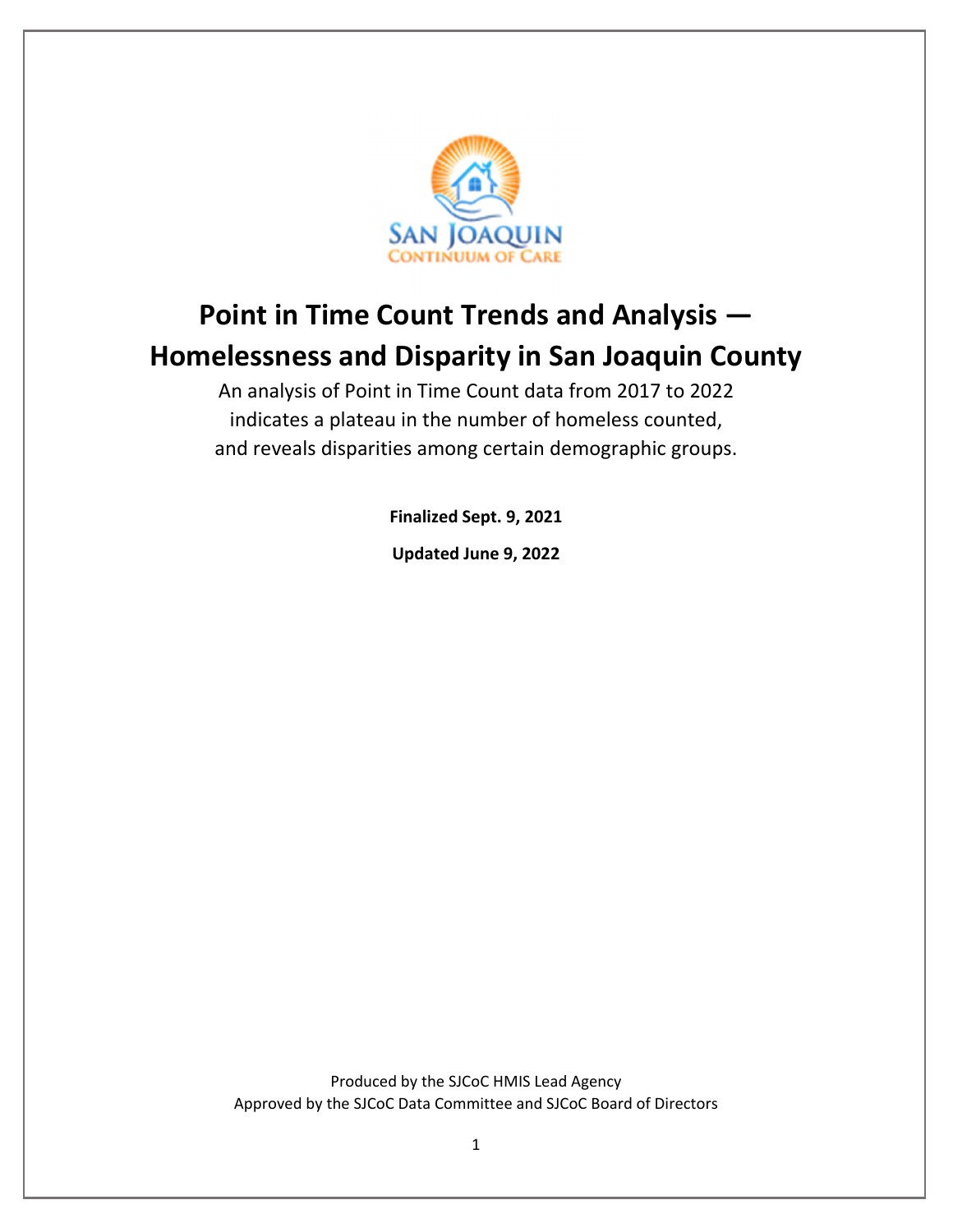## **Table of Contents**

| Cover Page                              | Page 1  |
|-----------------------------------------|---------|
| <b>Table of Contents</b>                | Page 2  |
| Background                              | Page 2  |
| <b>Executive Summary</b>                | Page 3  |
| Conclusion                              | Page 4  |
| Data and Analysis                       | Page 5  |
| <b>Overall Homeless Persons Counted</b> | Page 5  |
| Demographics: Race                      | Page 8  |
| Demographics: Ethnicity                 | Page 10 |
| Demographics: Gender                    | Page 12 |
| Demographics: Military Veteran          | Page 15 |
| Demographics: Children and TAY          | Page 17 |
| Demographics: Chronic Homelessness      | Page 20 |
| Definitions                             | Page 23 |
|                                         |         |

# **Background**

This report examines the Point in Time Counts of Homeless Persons conducted by the San Joaquin Continuum of Care in 2017 through 2022 in San Joaquin County. This analysis identifies meaningful trends, disparities that impact certain groups and subpopulations, and conclusions that can help our community better understand the Point in Time Counts and what they tell us about local homelessness. This information is intended to help us make better decisions in how we address homelessness as a community.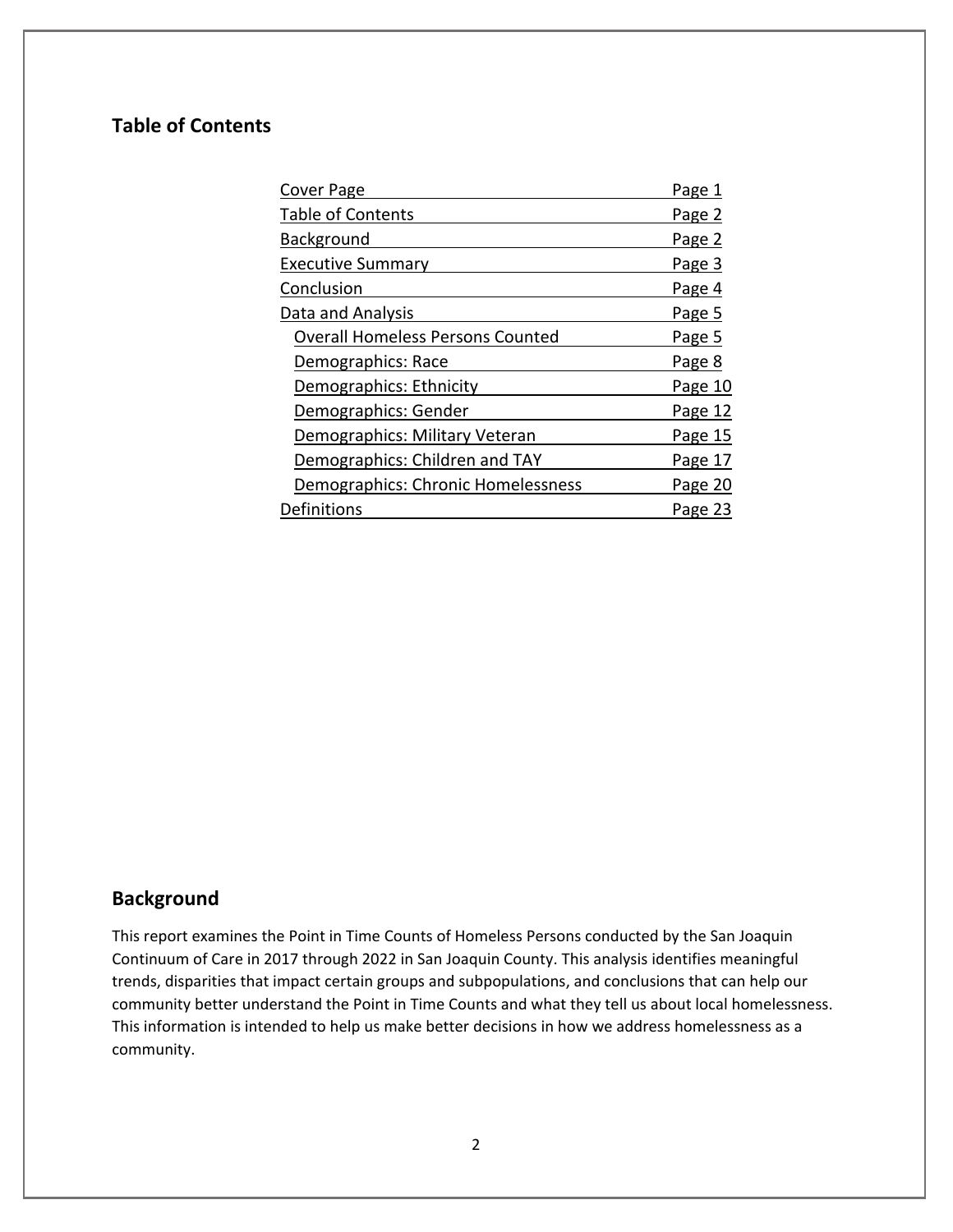### **Executive Summary**

*Any analysis of the Point in Time Counts in 2021 and 2022 must acknowledge the dramatic impacts of* COVID-19 and the public health emergency it created. Any interpretation of the numbers from 2021 and *2022 must account for this unique impact.* 

According to recent Point in Time Counts of the Sheltered and Unsheltered Homeless in San Joaquin County, the number of people experiencing homelessness in San Joaquin County peaked in 2019, and slightly declined between the counts in 2019 and 2022.

It is possible that this decline represents a true decrease in homelessness in San Joaquin County, as homelessness prevention efforts were significantly increased during 2020 and 2021. However, this reported decline could also be due to extenuating circumstances, including but not limited to: the impacts of COVID‐19 reducing the number of volunteers and therefore impairing the effectiveness of the 2022 Point in Time Count, the impacts of COVID‐19 continuing to drive people away from shelters and congregate environments, the count's reduced focus on outlying areas of the county that were more intensely surveyed in 2019, and the dispersal of several encampments prior to the 2022 count.

Regardless of the reasons for this decrease, the data clearly illustrate that homelessness remains a significant problem in San Joaquin County. But not all populations are equally impacted by homelessness.

The rate of "chronic homelessness" among the unsheltered population appears to be rising, echoing findings of the 2021 analysis. This suggests that individuals who are on the streets face more barriers than ever to escaping homelessness.

Homelessness impacts those who identify as Black more dramatically than any other racial or ethnic population in San Joaquin County. While only 8.3% of the county's population is Black, 26% of those in emergency shelters and transitional housing are Black, and 20% of those living on the street are Black.

Homelessness also has a huge impact on children: 34% of all Sheltered Homeless persons in the county are younger than 18. Homeless children are almost always found in households that include an adult caretaker. Nearly all homeless children are located in shelters and transitional housing and not on the streets. But the dire circumstances faced by children living in places not meant for human habitation demands that resources be readily available even if the number of children living on the streets is small.

Homelessness also has a disparate impact on single men, and on women‐headed families. Men make up the majority of households who are both Sheltered and Unsheltered Homeless, but an estimated 77% of all homeless households with children are headed by women indicating that women with children are a significant proportion of San Joaquin County's homeless population.

Military veterans are also slightly more likely to be homeless than their non‐military counterparts.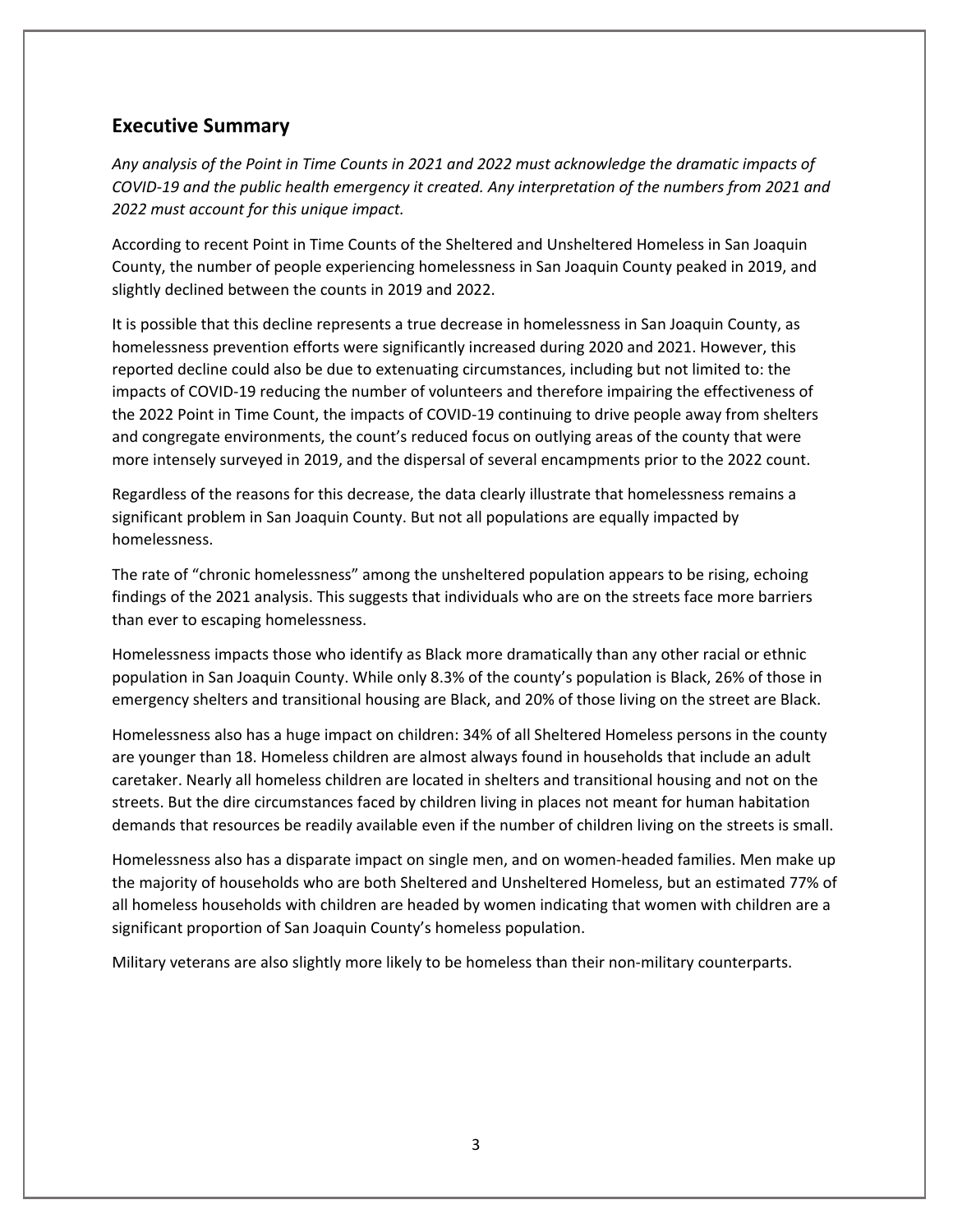### **Conclusion**

The trends and disparities revealed by the past six Point‐in‐Time Counts should inform the response to homelessness in San Joaquin County. The San Joaquin Community Response to Homelessness Strategic Plan already envisions many of these responses, including:

- Expand homelessness prevention. Data from the 2022 Point‐in‐Time Counts and System Performance Report scorecards indicate a decline in overall homelessness and first-time homelessness that coincides with significant investment in homelessness prevention thanks to federal responses to the COVID‐19 pandemic. While this correlation does not prove causation, homelessness prevention is a widely recognized, cost-effective strategy to reducing homelessness by preventing households from ending up in shelters and on the streets. (Strategic Plan page 44)
- Expand permanent housing. Housing ends homelessness. Creating new permanent housing allows homeless persons to move out of shelters and off the streets into long‐term stability. Current permanent supportive housing projects demonstrate superior success rates, but additional new permanent supportive housing capacity is needed to address the rising rate of chronic homelessness. Shelters and Coordinated Entry will only be effective if they are paired with exits to housing, and permanent housing projects provide those exits. (Strategic Plan page 49)
- Expand emergency shelter. Low‐barrier shelter space will create more capacity to bring unsheltered homeless persons indoors. To be effective, these shelters must be attractive to those on the streets and must meet their needs, so it is imperative that any new shelter space be community-oriented and accommodate pets, partners, possessions, and privacy. (Strategic Plan page 41)
- Provide long-term support for those entering housing. Those who are homeless need long-term support in order to become successfully housed and avoid returns to homelessness. This support includes extended case management and long-term rent subsidy. (Strategic Plan page 53)

In addition to the actions outlined by the Strategic Plan, this report also indicates that action should be taken to address inequity within San Joaquin County, including:

• Create responses to subpopulations that experience disparity in homelessness. Families with children that are headed by women, single men, Black persons, and military veterans are disproportionately likely to be homeless in San Joaquin County. Projects that address homelessness should be designed to provide support to these subpopulations, emphasizing equity, inclusion, cultural competency, and breaking barriers.

No single action or effort will make homelessness rare, brief, and non‐reoccurring. But the data in this examination of PiT Count data supports the conclusion that the broad variety of actions and approaches described by the San Joaquin Community Response to Homelessness Strategic Plan will address the unique and varied nature of our community's homeless population, and will have a positive and noticeable impact on homelessness in San Joaquin County.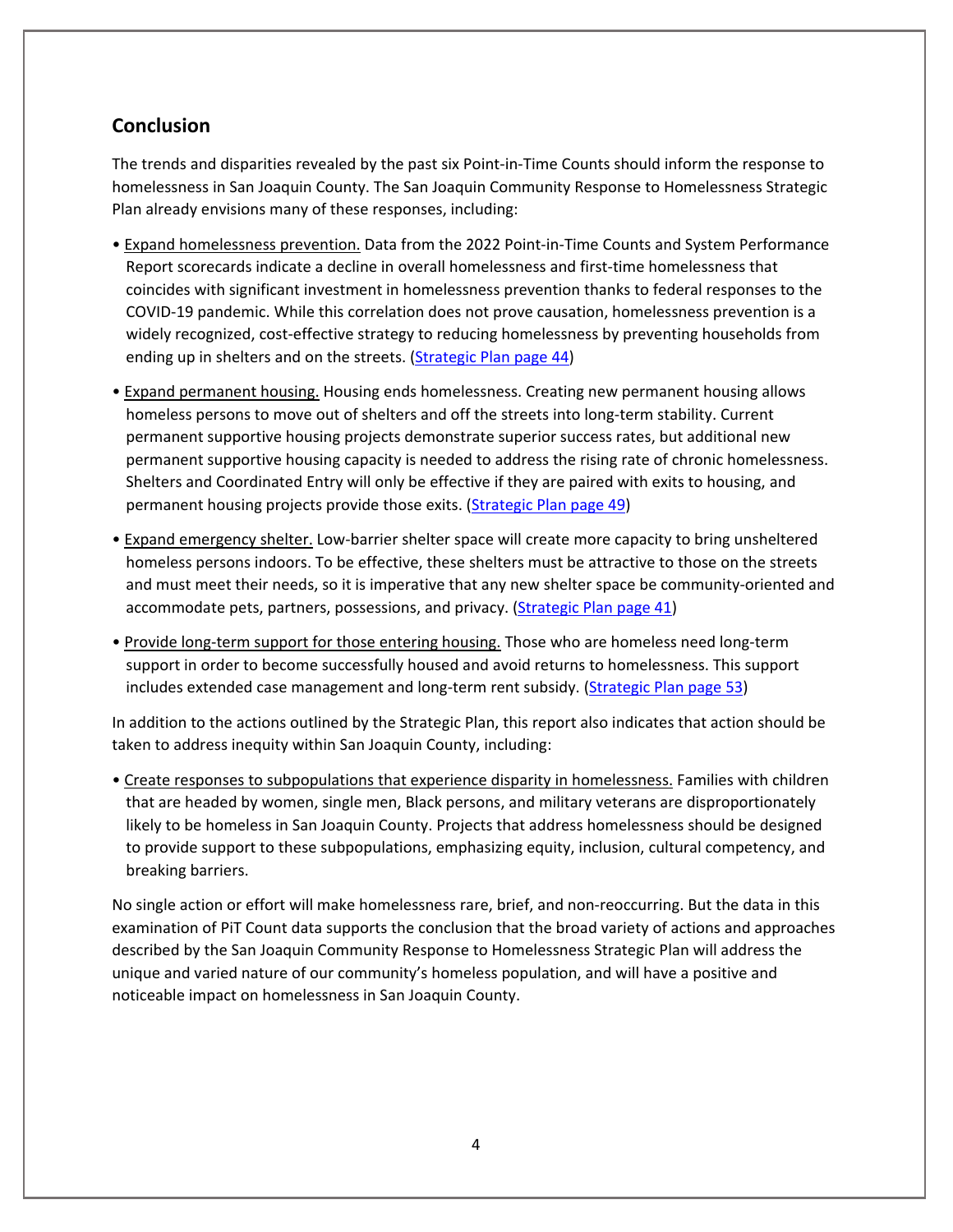### **Data and Analysis**



### **Overall Number of Homeless Persons Counted**

### Underlying Data — Sheltered and Unsheltered PiT Counts

|                    | 2017  | 2018  | 2019  | 2020      | 2021      | 2022  |
|--------------------|-------|-------|-------|-----------|-----------|-------|
| Sheltered          | 985   | 1,118 | 1,071 | 1,119     | 885       | 964   |
| Count              |       |       |       |           |           |       |
| Unsheltered        | 567   | ΝA    | 1,558 | <b>NA</b> | <b>NA</b> | 1,355 |
| Count              |       |       |       |           |           |       |
| <b>Total Count</b> | 1,552 | 1,118 | 2,629 | 1,119     | 885       | 2,319 |

Figure 1.2

### **Analysis — Overall Number of Homeless Persons Counted**

Available data points indicate that the overall number of persons experiencing homelessness in San Joaquin County peaked in 2019, and has declined since that peak. The number of unsheltered homeless people in San Joaquin County climbed significantly from 2017 to 2019, but dropped 13% between 2019 and 2022.

This could be due to a number of reasons:

The true number of homeless persons could have been reduced by increased intervention, including the development of more permanent housing units, more shelter beds, more transitional housing, and increased homelessness prevention efforts during the COVID‐19 pandemic. Since the 2019 count, San Joaquin County, the San Joaquin Continuum of Care, and the City of Stockton have dedicated a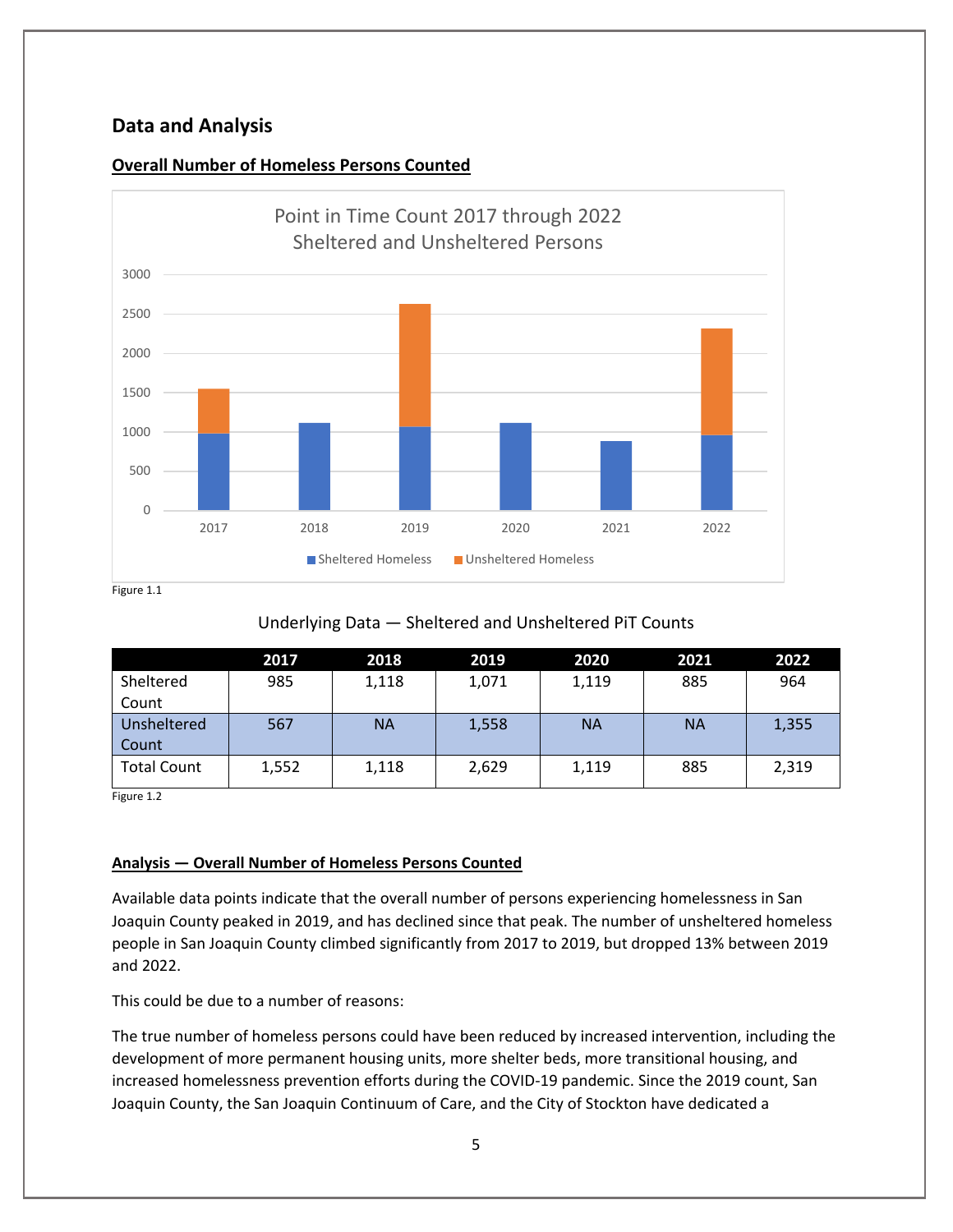significant amount of federally‐ and state‐funded resourced toward building permanent housing, expanding rapid re‐housing, constructing new beds of emergency shelter, and investing in homelessness prevention (which was a significant part of the response to the COVID‐19 pandemic in 2021 and 2022).

Prevention efforts have likely had a significant impact on homelessness in 2022. In San Joaquin County the number of "first time homeless" who were enrolled in an emergency shelter or transitional housing program decreased by 33.98% from FY2018 – 2019 to FY2019 –2020, and by 9.9% from FY2019 – 2020 to FY2020 – 2021. It is likely that those gains held or continued into early 2022, as homelessness prevention efforts funded by the CARES Act and the American Rescue Plan were still in effect throughout San Joaquin County into early 2022.

Future counts should be impacted even more by the expansion of emergency shelter beds in Stockton, Lodi, Manteca, and Tracy, as well as the development of more permanent housing in Stockton and the expansion of rapid re‐housing throughout San Joaquin County.

There are also extenuating circumstances that could have reduced the number of unsheltered persons counted and produced a significant "under‐count":

The impacts of COVID‐19 (specifically a surge during the count period in 2022) made it more difficult to identify unsheltered persons and convinced more people to avoid emergency shelters during that time period. A spike in the Omicron variant coincided with the conduct of the 2022 Point in Time Count, which may have driven people away from emergency shelters and negatively impacted the ability of count organizers to conduct a count that was as robust as the effort in 2019.

The unsheltered count in 2022 did not cover all areas of San Joaquin County to the same extent as the 2019 count, and so it is prudent to assume the 2022 count is an under‐representation of the true number of unsheltered homeless individuals in the county. Extrapolation from the 2019 count suggests an additional 118 people would have expected to be counted in those "under‐counted" areas, which would have produced a 2022 unsheltered count of 1,473 persons — which is significantly closer to the 2019 number.

Regardless of the reasons for the decrease in unsheltered persons counted between 2019 and 2022, the reported decrease in the number of homeless people counted appears to contradict the "eye test" of many residents; homelessness seems to be more visible in 2022 than in 2019.

In addition to the potential that there was in fact an increase in unsheltered homeless that is not reflected in the 2022 count, there are factors that could make homelessness to appear more prevalent than it actually is. That could include the disbandment of several large unsheltered homeless encampments. These encampments had concentrated unsheltered persons around a few locations, particularly in Stockton. The disbandment of these encampments may have led homeless individuals to disperse encampments over a wider area, leading to increased visibility of unsheltered homelessness without increasing the overall number of people who are homeless.

It should be noted that the sheltered portion of the 2022 Point in Time Count is less impacted by differences in methodology and data‐gathering than the unsheltered count, as it is taken from the Homeless Management Information System. The drop in the number of sheltered homeless between 2020 and 2021 is mostly attributable to the impacts of COVID‐19. An increase from 2021 to 2022 in the number of sheltered homeless from 2021 to 2022 can be attributed to the expansion of emergency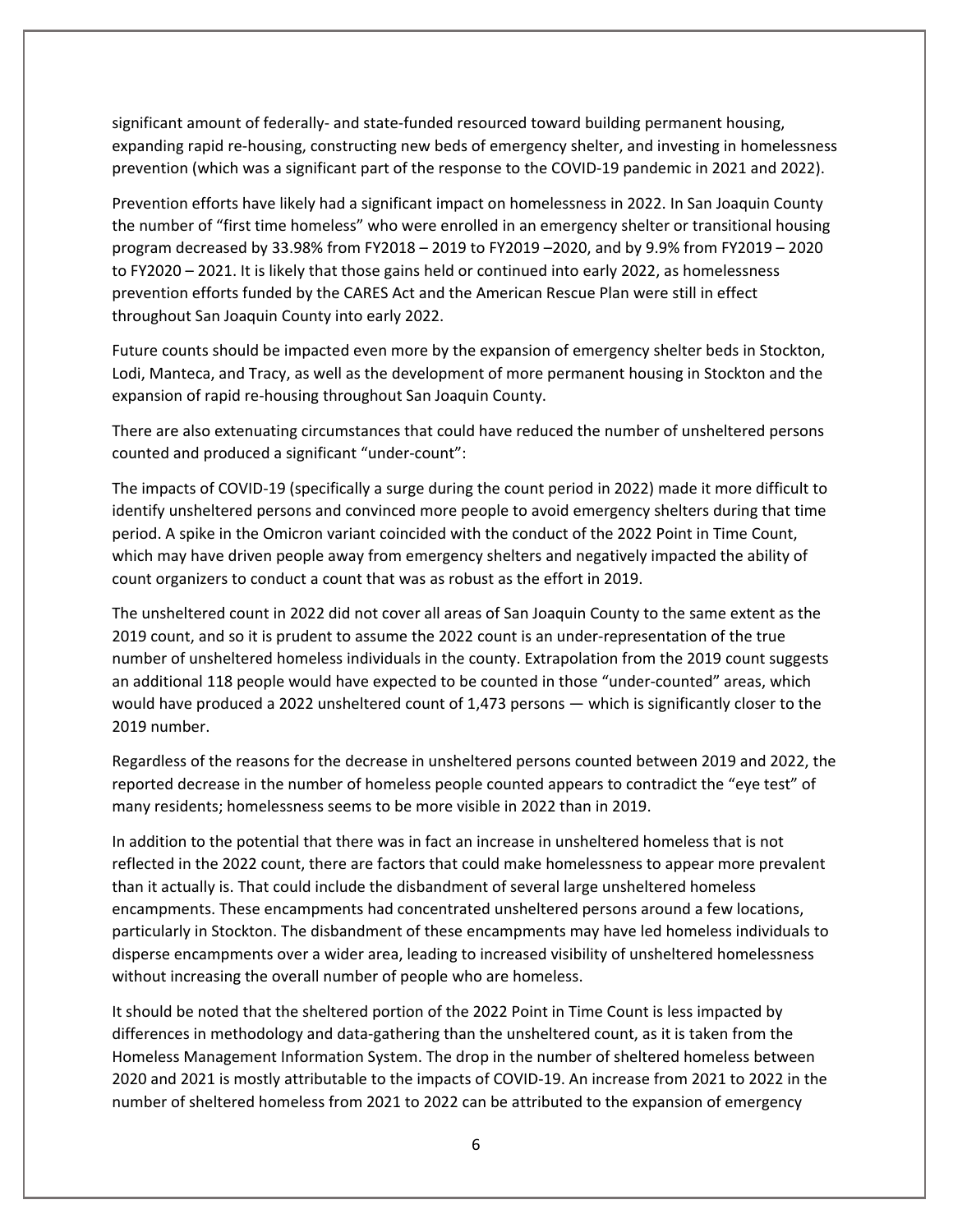shelter and transitional housing beds, as well as individuals beginning to return to shelters as the perception at the time was that the worst of the COVID‐19 pandemic had passed.



### **Demographics — Race**

Figure 2.1

### Underlying Data — Demographics – Race — Sheltered PiT Count

|              | 2017 | 2018 | 2019 | 2020 | 2021 | 2022    |
|--------------|------|------|------|------|------|---------|
| White        | 63%  | 59%  | 42%  | 60%  | 63%  | 55%     |
| <b>Black</b> | 23%  | 30%  | 32%  | 28%  | 23%  | 26%     |
| Asian        | 2%   | 1%   | 3%   | 3%   | 3%   | 3%      |
| Amer Indian/ | 2%   | 2%   | 1%   | 1%   | 2%   | 3%      |
| Alaskan      |      |      |      |      |      |         |
| Hawaiian/Pac | 1%   | 1%   | 2%   | 2%   | 1%   | 2%      |
| Islander     |      |      |      |      |      |         |
| Multiple     | 7%   | 6%   | 6%   | 6%   | 5%   | 11%     |
| Races        |      |      |      |      |      |         |
| Refused/     | 0%   | 1%   | 19%  | 0%   | 0%   | $< 1\%$ |
| No Answer    |      |      |      |      |      |         |

Figure 2.2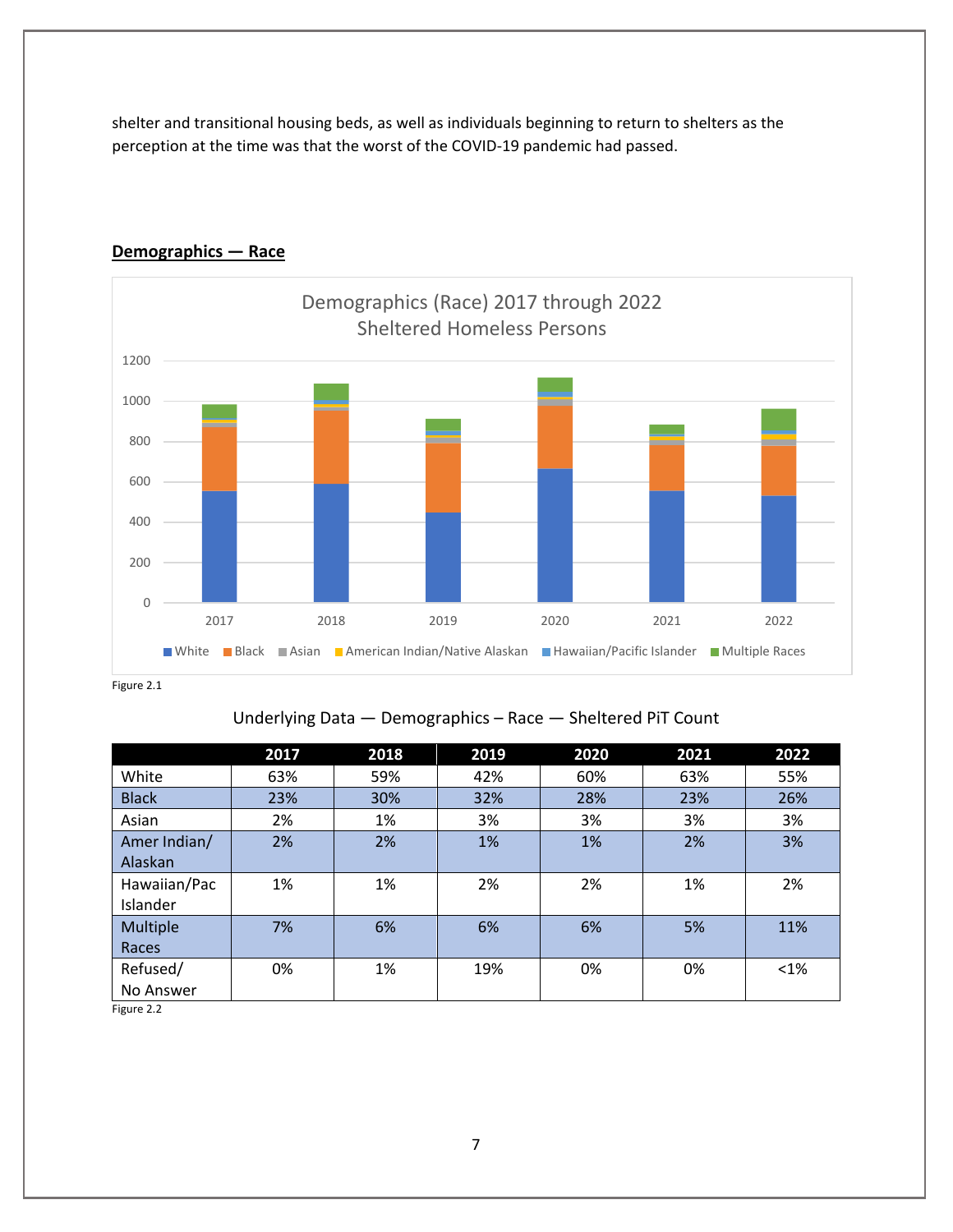

Figure 2.3

### Underlying Data — Demographics – Race — Unsheltered PiT Count

|                 | 2017* | 2019* | 2022 |
|-----------------|-------|-------|------|
| White           | 69%   | 71%   | 69%  |
| <b>Black</b>    | 17%   | 21%   | 20%  |
| Asian           | 3%    | 2%    | 3%   |
| Amer Indian/    | 2%    | 1%    | 2%   |
| Alaskan         |       |       |      |
| Hawaiian/Pac    | 1%    | 1%    | 1%   |
| Islander        |       |       |      |
| <b>Multiple</b> | 7%    | 7%    | 7%   |
| Races           |       |       |      |
| Refused/        | 0%    | 0%    | 0%   |
| No Answer       |       |       |      |

Figure 2.4

\*Percentages do not add to 100% because some respondents answered yes to multiple races, and multiple races was not a distinct category de*duplicated for 2017 PIT Unsheltered Count*

|              | <b>Percent of Total</b><br><b>San Joaquin County</b><br>Population 2021* | <b>Percent of Sheltered</b><br><b>Homeless</b><br><b>Population 2022</b> | <b>Percent of Unsheltered</b><br><b>Homeless</b><br><b>Population 2022</b> |
|--------------|--------------------------------------------------------------------------|--------------------------------------------------------------------------|----------------------------------------------------------------------------|
| White        | 66.1                                                                     | 55                                                                       | 69                                                                         |
| <b>Black</b> | 8.3                                                                      | 26                                                                       | 20                                                                         |

### Population Comparison — Race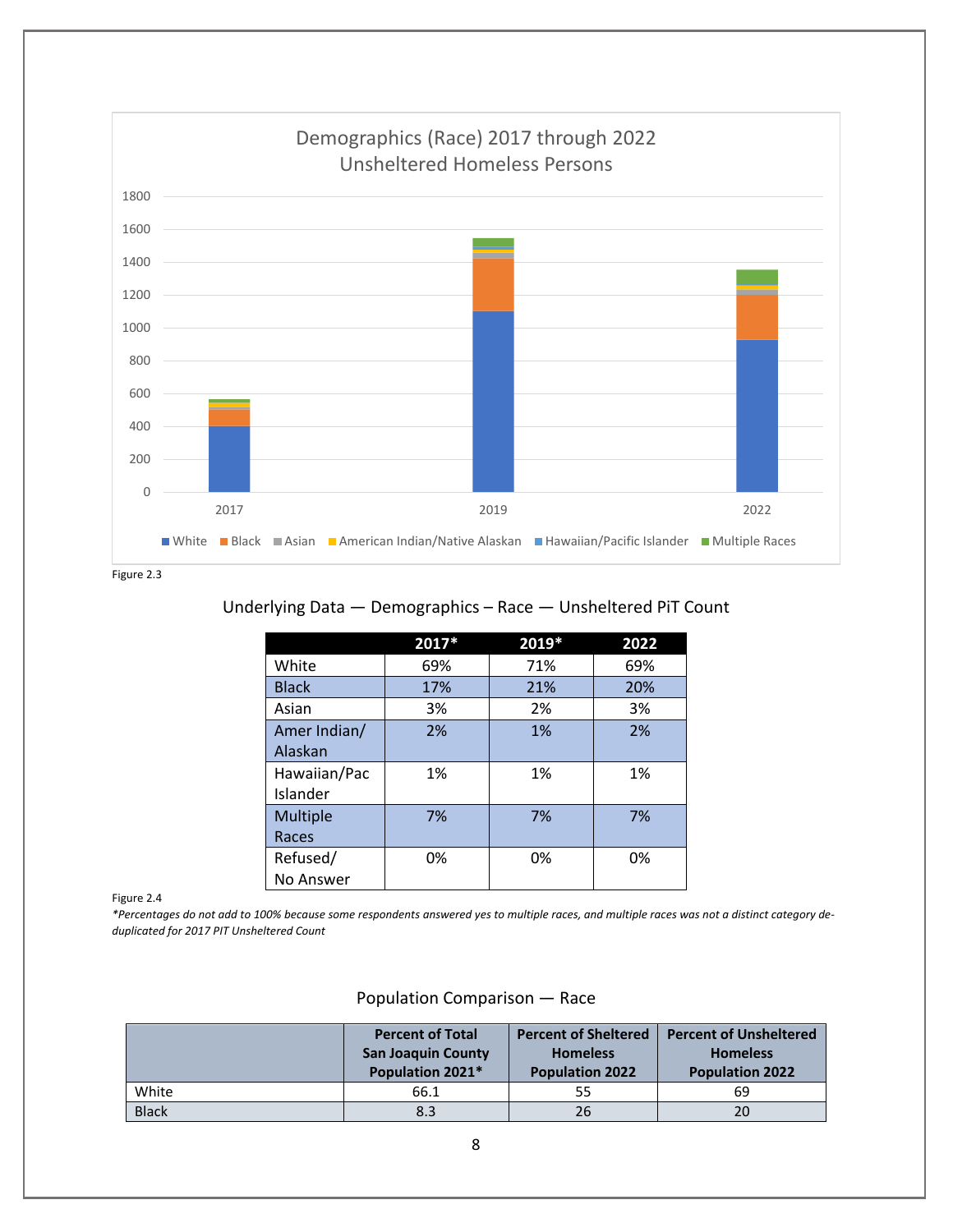| Asian                         | 17.4 |  |
|-------------------------------|------|--|
| American Indian/Alaska Native |      |  |
| Hawaiian/Pacific Islander     | ວ.8  |  |
| Multiple Races                | 5.5  |  |

Figure 2.4

*\*Total population percentages sourced from U.S. Census Bureau estimates July 1, 2021, (V2021) \*2019 is used because it is the last year for which all information is available*

#### **Analysis — Race**

This data suggests racial disparity in San Joaquin County when it comes to homelessness.

Homelessness disproportionately impacts Black individuals in San Joaquin County. Black individuals comprise a larger percentage of the homeless population than they do of the overall countywide population, and the difference in this disparity is the largest for any racial group in the county. Individuals in San Joaquin County who are Black are more likely to experience homelessness than individuals of any other racial group, when judged by percentage of the population. This points to the need for the community and Continuum of Care to consider racial equity in its approach to addressing homelessness, including efforts to reduce barriers to accessing resources that could prevent or end homelessness.

One bright spot related to this disparity: Emergency Shelter and Transitional Housing projects seem to be responding effectively to this apparent inequity.

A higher percentage of the Sheltered Homeless population identifies as Black than the percentage of the Unsheltered Homeless population that identifies as Black. This indicates that Emergency Shelter and Transitional Housing projects are not presenting significant barriers of access to this population and is acting with some degree of competence. A similar situation is evident in regards to those who report being in more than one racial group. This evidence suggests that the service providers within San Joaquin County are taking positive steps to serve those communities that are disproportionately impacted by homelessness.

The majority of homeless individuals in San Joaquin County is white, although the percentage of the Sheltered Homeless population that identifies as white is lower than the overall percentage of white individuals in San Joaquin County. White individuals make up a greater percentage of the Unsheltered Homeless population compared to the overall percentage of white individuals in the County.

Homelessness also significantly impacts individuals who identify as Native American/Alaska Native, and Hawaiian/Pacific Islander. No indication of disparity exists for these groups, as their rates of homelessness generally mirror their percentage of the overall countywide population. Further, the relatively small number of individuals reporting in these groups makes statistical evaluation difficult.

Meanwhile, the percentage of Asian individuals experiencing homelessness is consistently and significantly less than the percentage of Asian individuals in the overall countywide population.

The presence of disparity indicates the need to consider racial equity in communitywide decision‐ making. The community should ensure that homeless assistance projects are accessible to individuals of all backgrounds and that these projects are culturally competent so as to address the needs of specific communities impacted by that disparity. This includes, but is not limited to, ensuring projects are aware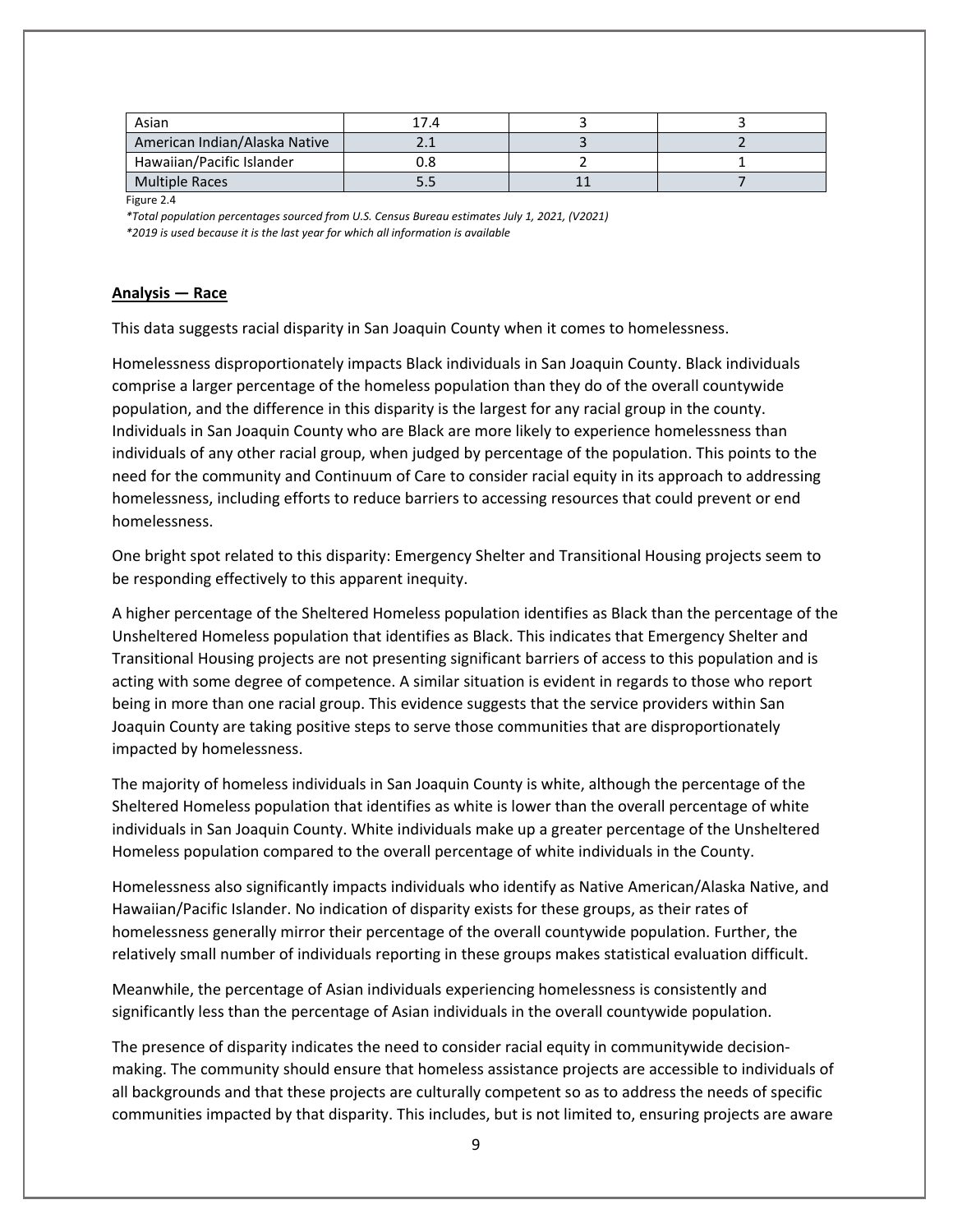of this apparent disparity, are actively monitoring their own rates of service to certain racial subgroups compared to the overall population, and incorporate members of these populations into their service‐ delivery platforms.

Note: Consistent with the universal data reporting standards of the U.S. Department of Housing and Urban Development, this report separately analyzes race and ethnicity data.

### **Demographics — Ethnicity**



# Underlying Data — Demographics – Ethnicity — Sheltered PiT Count

|              | 2017 | 2018 | 2019 | 2020 | 2021 | 2022 |
|--------------|------|------|------|------|------|------|
| Hispanic     | 34%  | 29%  | 33%  | 33%  | 38%  | 33%  |
| Non-Hispanic | 66%  | 68%  | 67%  | 67%  | 62%  | 67%  |
| Refused/     | 0%   | 3%   | 0%   | 0%   | 0%   | 0%   |
| No Answer    |      |      |      |      |      |      |

Figure 3.2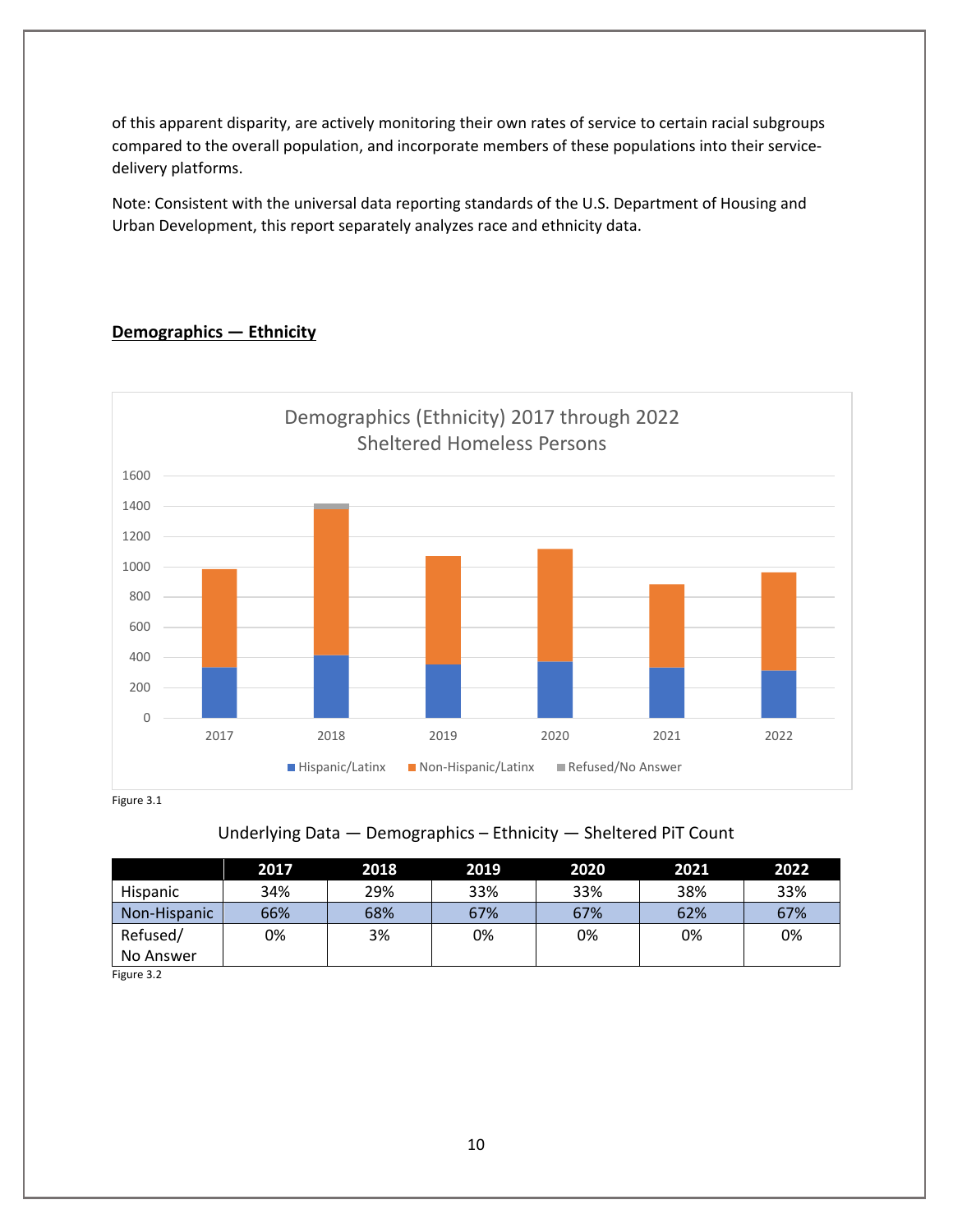

Figure 3.3

### Underlying Data — Demographics – Ethnicity — Unsheltered PiT Count

|                 | 2017 | 2019 | 2022 |
|-----------------|------|------|------|
| <b>Hispanic</b> | 23%  | 29%  | 30%  |
| Non-Hispanic    | 74%  | 71%  | 70%  |
| Refused/        | 3%   | 0%   |      |
| No Answer       |      |      |      |

Figure 3.4

### Population Comparison — Ethnicity

|                 | <b>Percent of Total</b><br><b>San Joaquin County</b><br>Population 2021* | <b>Percent of Sheltered</b><br><b>Homeless</b><br><b>Population 2022</b> | <b>Percent of Unsheltered</b><br><b>Homeless</b><br><b>Population 2022</b> |
|-----------------|--------------------------------------------------------------------------|--------------------------------------------------------------------------|----------------------------------------------------------------------------|
| Hispanic/Latinx | 42                                                                       | 33                                                                       | 29                                                                         |
| Non-Hispanic    | 58                                                                       | 67                                                                       | 71                                                                         |

Figure 3.5

*\*Total population percentages sourced from U.S. Census Bureau estimates July 1, 2021, (V2021)*

*\* 2021 is used because it is the last year for which all information is available*

#### **Analysis — Ethnicity**

The percentage of Hispanic individuals experiencing homelessness is significantly lower than the percentage of Hispanic individuals in the overall countywide population. Individuals in San Joaquin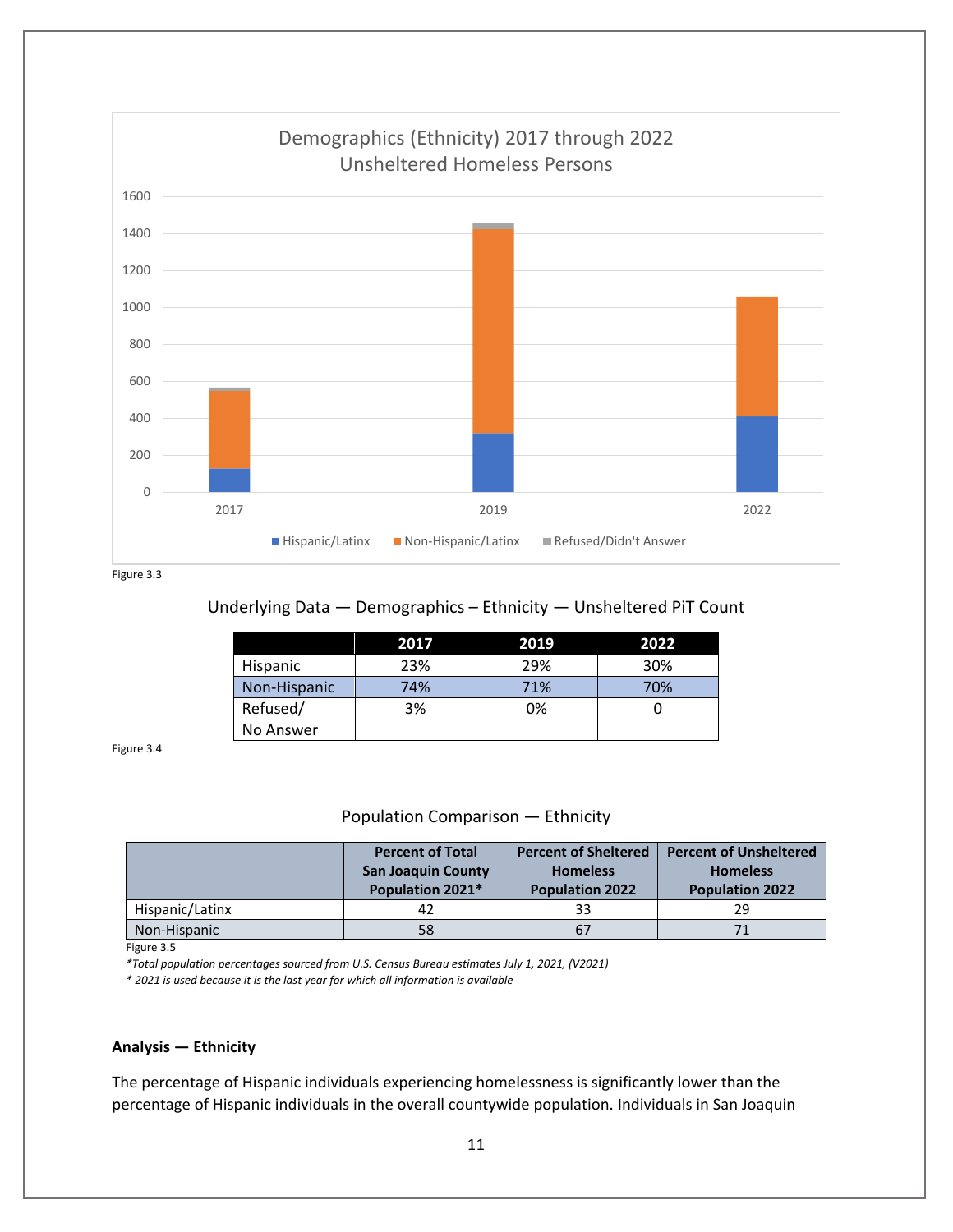County who are Hispanic are less likely to experience homelessness than individuals who are not Hispanic, when compared to their percentage of the overall population.

The percentage of the Sheltered Homeless population claiming Hispanic heritage has remained largely consistent through the six‐year period documented by these Point in Time Counts. During that time period, the percentage of the Unsheltered Homeless population claiming Hispanic heritage has increased.

However, those who are Hispanic make up a smaller percentage of the homeless population than they do the overall countywide population, suggesting that homelessness has a reduced impact on those who identify as Hispanic.

Those who identify as Hispanic consistently make up about one‐third of the sheltered homeless population, and slightly less than one-third of the unsheltered homeless population. There was an increase in the percentage of Hispanic individuals among the unsheltered homeless from 2017 to 2019 and again from 2019 to 2022.

Given the large Hispanic population in San Joaquin County, there remains a need for the community to ensure that homeless assistance projects are accessible to individuals of Hispanic backgrounds and that these projects are culturally competent so as to address the needs of this specific community. This includes, but is not limited to, ensuring representation of persons with lived experience working in these projects, as well as providing resources to individuals who cannot easily communicate in the English.

Consistent with the universal data reporting standards of the U.S. Department of Housing and Urban Development, this report separately analyzes race and ethnicity data.



### **Demographics — Gender**

Figure 4.1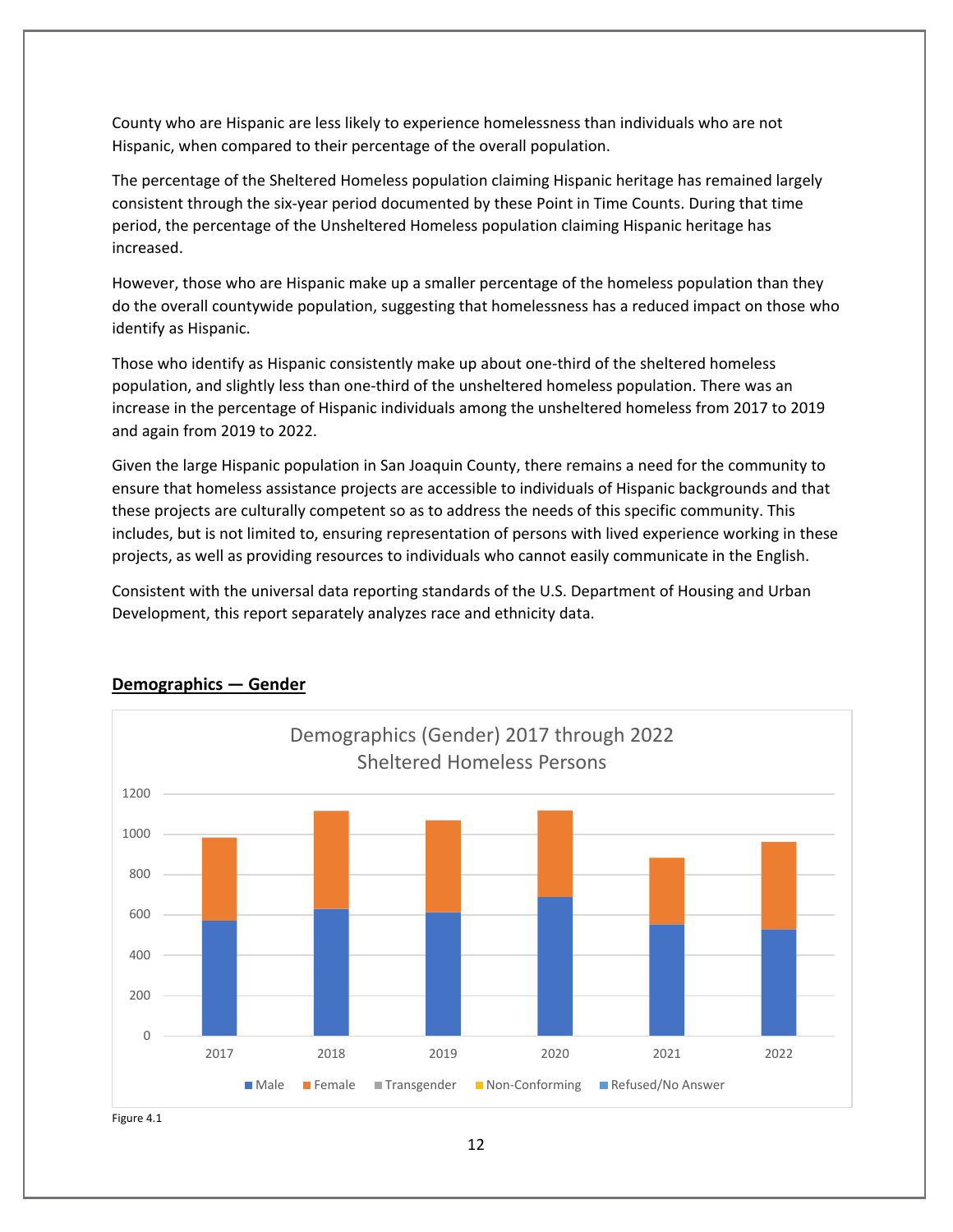|             | 2017      | 2018      | 2019      | 2020    | 2021   | 2022 |
|-------------|-----------|-----------|-----------|---------|--------|------|
| Male        | 58%       | 56%       | 58%       | 62%     | 63%    | 55%  |
| Female      | 42%       | 44%       | 42%       | 32%     | 37%    | 45%  |
| Transgender | $< 1\%$   | $< 1\%$   | $< 1\%$   | $< 1\%$ | 0%     | 0%   |
| Non-        | <b>NA</b> | <b>NA</b> | <b>NA</b> | 0%      | $<1\%$ | < 1% |
| Conforming* |           |           |           |         |        |      |
| Refused/    | 0%        | 0%        | 0%        | 0%      | 0%     | 0%   |
| No Answer   |           |           |           |         |        |      |

Figure 4.2

\* *Not a category in demographics until 2020 PiT Count*



Figure 4.3

### Underlying Data — Demographics – Gender — Unsheltered PiT Count

|             | 2017      | 2019      | 2022    |
|-------------|-----------|-----------|---------|
| Male        | 60%       | 65%       | 66%     |
| Female      | 40%       | 35%       | 34%     |
| Transgender | 0%        | 0%        | $< 1\%$ |
| Non-        | <b>NA</b> | <b>NA</b> | $< 1\%$ |
| Conforming* |           |           |         |
| Refused/    | 0%        | 0%        |         |
| No Answer   |           |           |         |

Figure 4.4

*\* Not a category in demographics until 2020 PiT Count*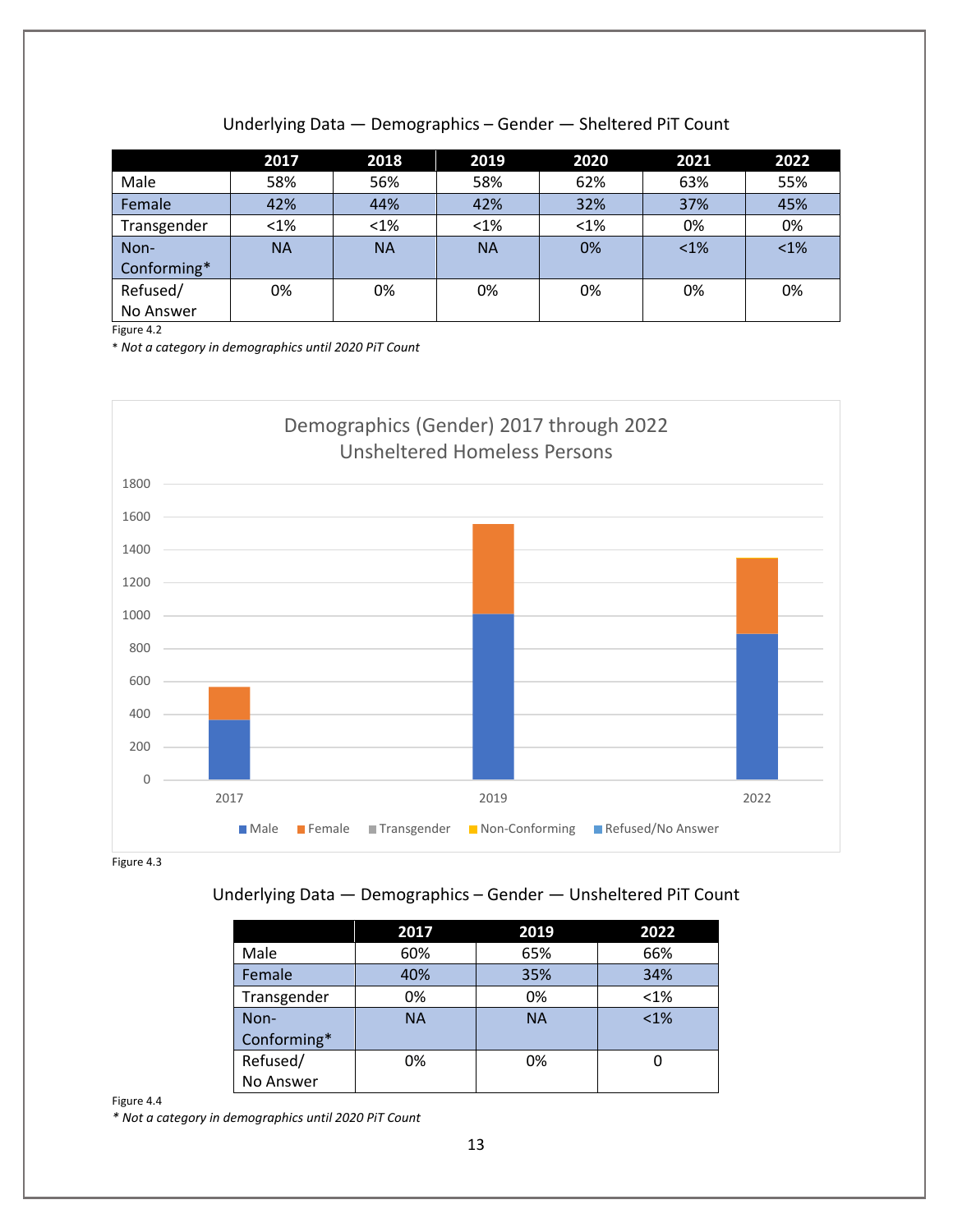### Population Comparison — Gender

|                            | <b>Percent of Total</b>   | <b>Percent of Sheltered</b> | <b>Percent of Unsheltered</b> |  |
|----------------------------|---------------------------|-----------------------------|-------------------------------|--|
|                            | <b>San Joaquin County</b> | <b>Homeless</b>             | <b>Homeless</b>               |  |
|                            | Population 2021*          | <b>Population 2022</b>      | <b>Population 2022</b>        |  |
| Male                       | 49.9%                     | 55%                         | 66%                           |  |
| Female                     | 50.1%                     | 45%                         | 34%                           |  |
| Transgender/Non-Conforming | Not Reported              | $< 1\%$                     | $< 1\%$                       |  |

Figure 4.5

*\*Total population percentages sourced from U.S. Census Bureau estimates July 1, 2021, (V2021)*

*\* 2021 is used because it is the last year for which all information is available*

#### **Analysis — Gender**

This data indicates gender differences in San Joaquin County when it comes to homelessness.

Males are more likely to be homeless than females in San Joaquin County. The percentage of male individuals experiencing homelessness — both in unsheltered and sheltered environments — is higher than the percentage of male individuals in the overall countywide population.

However, the disparity between male and female homelessness differs between Sheltered and Unsheltered populations.

The gender profile of the Unsheltered Homeless population has remained largely consistent through the six‐year period documented by these Point in Time Counts, with two‐thirds of the unsheltered population being male and one‐third being female (in 2022, 3 individuals reported as transgender or nonconforming).

The gender profile of the Sheltered Homeless population has fluctuated over the past 6 years. From 2017 to 2019, about 57% of those in shelters were male. But in 2020 and 2021, nearly 63% of those in shelters were male. The percentage of males in shelters dropped in 2022 to levels seen in 2017, 2018, and 2019.

However, among households with minor children, females tend to be the heads of households\*.

This indicates that single males and females with minor children are over-represented in the homeless population, in comparison to the overall population of San Joaquin County. Data from sources such as the Housing Inventory Count show that the majority of emergency shelter beds in San Joaquin County serve one of these over-represented populations and that rapid re-housing projects funded by Continuum of Care dollars have targeted families with children, indicating the community has made significant data‐driven investments in serving in‐need subpopulations.

Transgender and Non‐Conforming individuals, according to the data, do not comprise a significant percentage of San Joaquin County's homeless population. Given this population's vulnerability, it is still important to ensure projects and resources are able to adequately address the needs of this community.

\*Source: HMIS Annual Performance Report from all emergency shelter, transitional housing, street outreach, and service-only *projects on Jan. 29‐30, 2019, shows 77% of adults in households with children are female.*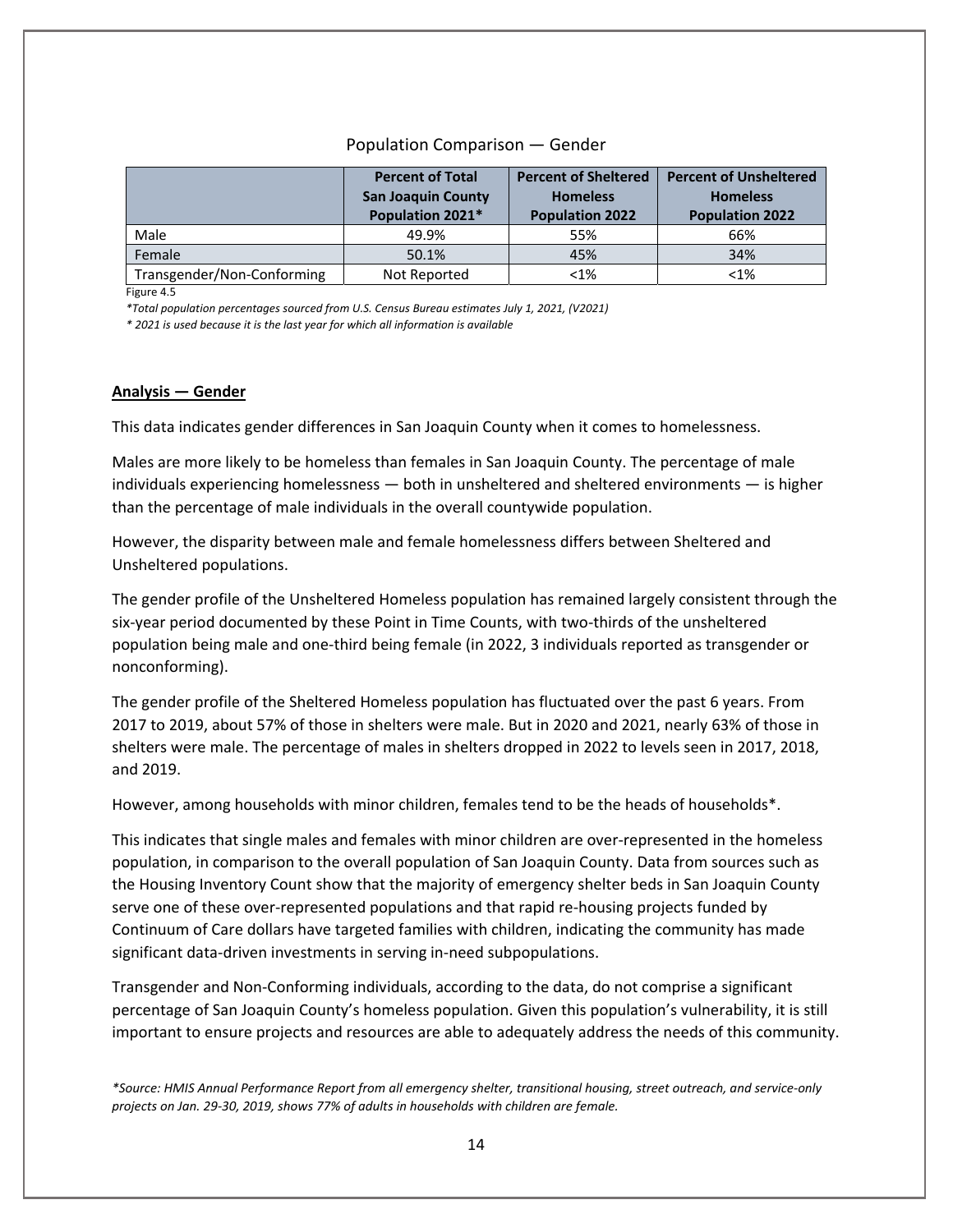### **Demographics — Military Veteran**



### Underlying Data — Demographics – Veterans — Sheltered PiT Count

|             | 2017 | 2018 | 2019 | 2020 | 2021 | 2022 |
|-------------|------|------|------|------|------|------|
| Veteran     | 8%   | 6%   | 8%   | 7%   | 6%   | 4%   |
| Non-Veteran | 82%  | 94%  | 92%  | 93%  | 94%  | 96%  |
| Refused/    | 0%   | 3%   | 0%   | 0%   | 0%   | 0%   |
| No Answer   |      |      |      |      |      |      |

Figure 5.2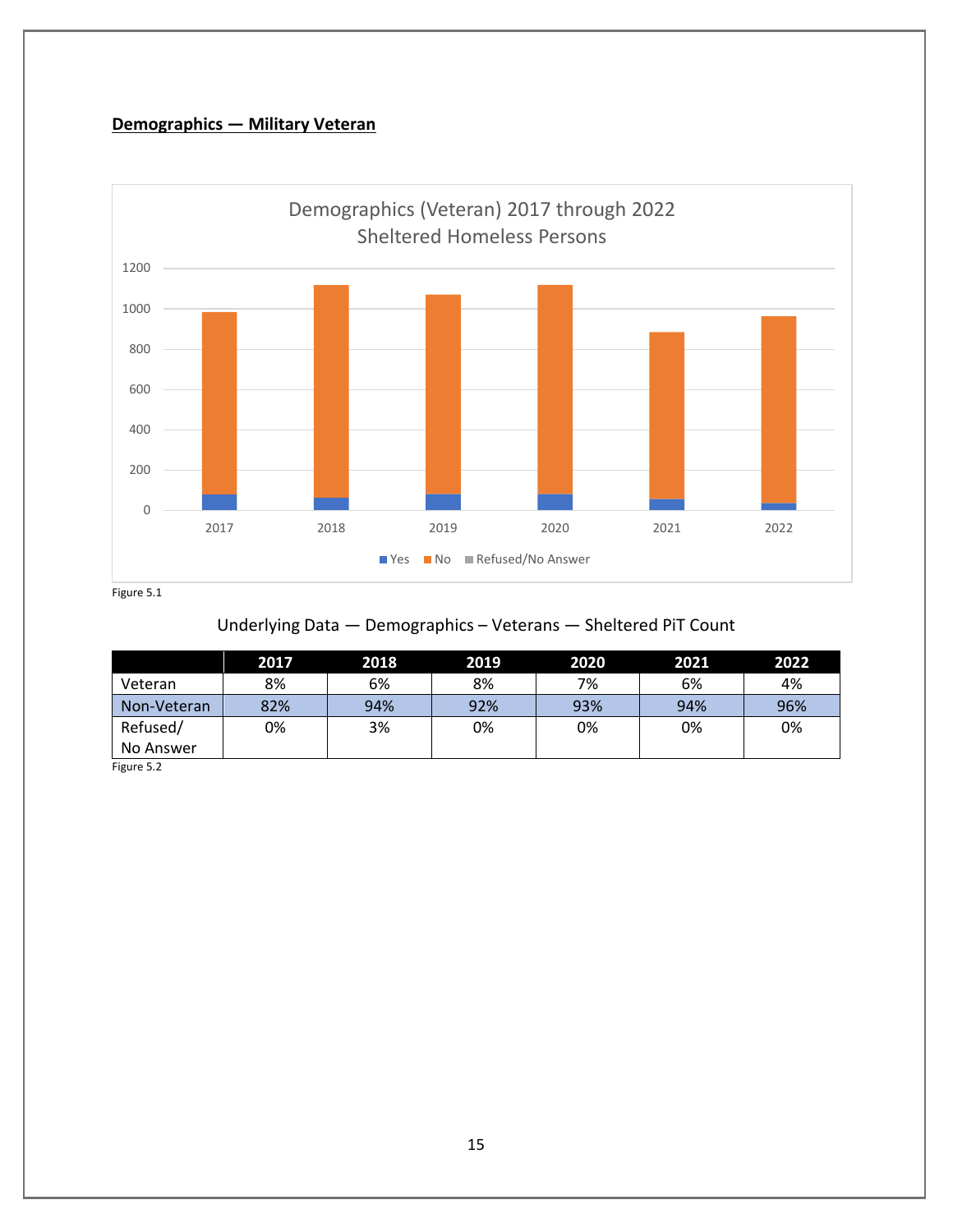

Figure 5.3

### Underlying Data — Demographics – Veterans — Unsheltered PiT Count

|             | 2017 | 2019 | 2022 |
|-------------|------|------|------|
| Veteran     | 6%   | 5%   | 7%   |
| Non-Veteran | 93%  | 95%  | 93%  |
| Refused/    | 1%   | 0%   | 0%   |
| No Answer   |      |      |      |

Figure 5.4

### Population Comparison — Veterans

|             | <b>Percent of Total</b><br><b>San Joaquin County</b><br>Population 2021* | <b>Percent of Sheltered</b><br><b>Homeless</b><br><b>Population 2022</b> | <b>Percent of Unsheltered</b><br><b>Homeless</b><br><b>Population 2022</b> |
|-------------|--------------------------------------------------------------------------|--------------------------------------------------------------------------|----------------------------------------------------------------------------|
| Veteran     | 4%                                                                       | 4%                                                                       | 7%                                                                         |
| Non-Veteran | 96%                                                                      | 96%                                                                      | 93%                                                                        |

Figure 5.5

\* 2021 is used because it is the last year for which all information is available; Calculation of military veterans in San Joaquin County is from *an estimate of military veterans from 2016‐2020 divided by the total county population in 2021.*

### **Analysis — Veteran**

Veterans are somewhat more likely to be homeless than non‐veterans in San Joaquin County. Veterans account for 4% of those in shelters and 7% of those unsheltered on the street, and make up about 4% of the overall county population.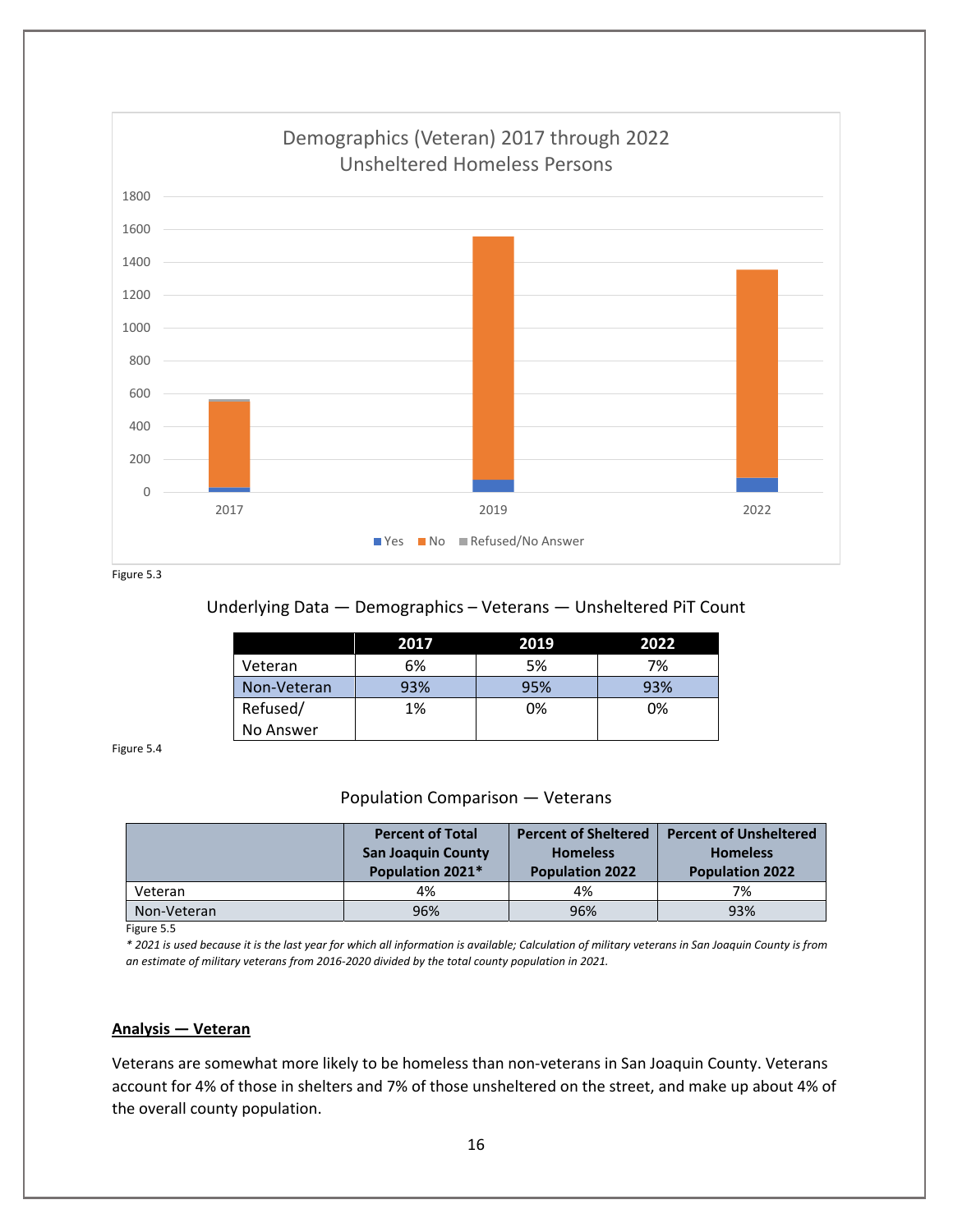The percentage of Sheltered Homeless who are military veterans decreased slowly but consistently from 2019 through 2022. The percentage of the Unsheltered Homeless who are military veterans increased slightly from 2019 to 2022.

However, there are positive signs. New resources and projects specifically dedicated to assisting homeless military veterans have been prioritized, and a 48-unit veterans housing project is currently under construction.

Nearly all military veterans in San Joaquin County identify as single‐person households.



### **Demographics — Children and Transition‐Age Youth**

Figure 6.1

Underlying Data — Demographics – Children and Transition‐Age Youth — Sheltered PiT Count

|                    | 2017 | 2018 | 2019 | 2020 | 2021 | 2022 |
|--------------------|------|------|------|------|------|------|
| Younger<br>than 18 | 24%  | 34%  | 31%  | 30%  | 22%  | 34%  |
| 18 to 24           | 5%   | 6%   | 6%   | 5%   | 5%   | 7%   |
| Older than<br>24   | 61%  | 60%  | 63%  | 65%  | 73%  | 59%  |

Figure 6.2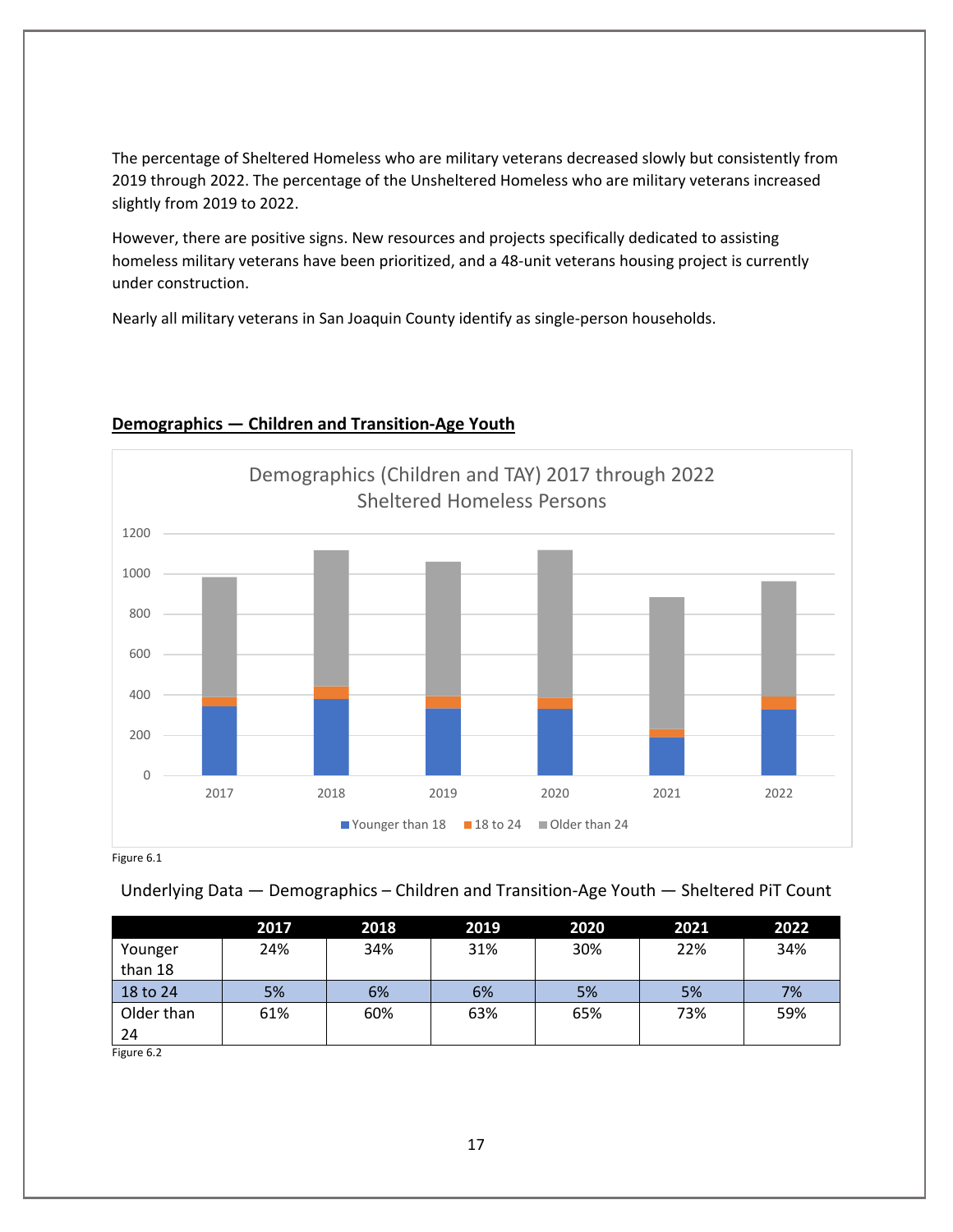

Figure 6.3

### Underlying Data — Demographics – Children and Transition‐Age Youth — Unsheltered PiT Count

|                    | 2017 | 2019    | 2022    |
|--------------------|------|---------|---------|
| Younger than<br>18 | 2%   | $< 1\%$ | $< 1\%$ |
| 18 to 24           | 8%   | 6%      | 2%      |
| Older than 24      | 90%  | 94%     | 97%     |

Figure 6.4

### Population Comparison — Children and Transition‐Age Youth

| <b>Children and TAY - Population</b><br><b>Comparison</b> | <b>Percent of Total</b><br><b>San Joaquin County</b><br>Population 2021* | <b>Percent of Sheltered</b><br><b>Homeless</b><br><b>Population 2022</b> | <b>Percent of Unsheltered</b><br><b>Homeless</b><br><b>Population 2022</b> |
|-----------------------------------------------------------|--------------------------------------------------------------------------|--------------------------------------------------------------------------|----------------------------------------------------------------------------|
| Children (younger than 18)                                | 26.8%                                                                    | 34%                                                                      | $< 1\%$                                                                    |
| Transition-Age Youth (18-24)                              | Not collected                                                            | 7%                                                                       | 2%                                                                         |
| Adults (older than 24)                                    | Not collected                                                            | 59%                                                                      | 97%                                                                        |
| Adults (18 and older)                                     | 73.2%                                                                    | 66%                                                                      | $>99\%$                                                                    |

Figure 6.5

*\* 2021 is used because it is the last year for which all information is available.*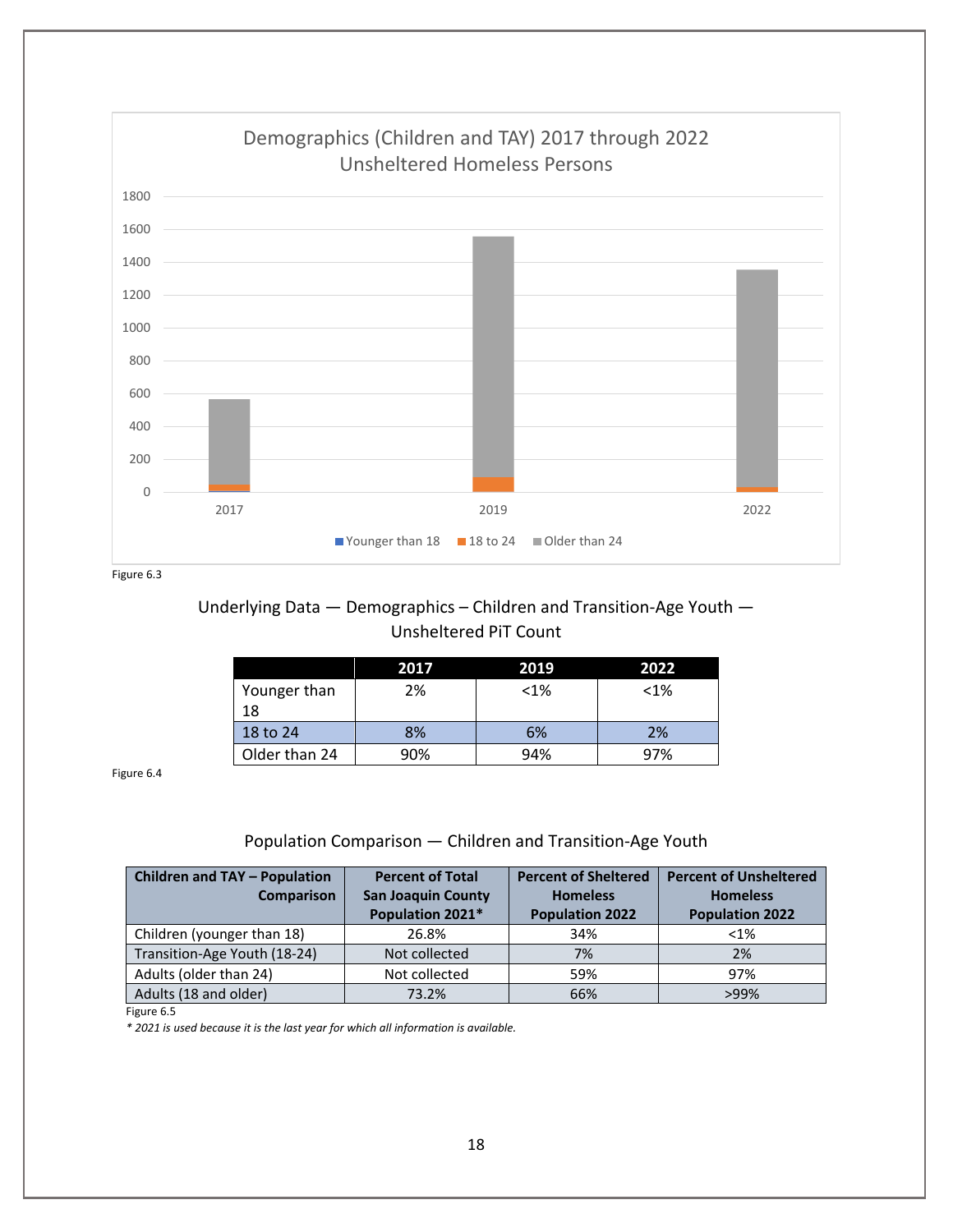### **Analysis — Children and Transition‐Age Youth**

This data indicates that homelessness is a significant problem for children in San Joaquin County.

Children younger than 18 are a higher percentage of the Sheltered Homeless population than they are the overall countywide population. Minor children who are homeless are most often found in shelters and transitional housing environments, and in 2022 constituted a startling 34% of the Sheltered Homeless population.

Children who are homeless are almost always part of a household with an adult; in 2022, only 1 unaccompanied child younger than 18 was found on the streets, and only 2 unaccompanied children younger than 18 were found in transitional housing or shelters.

The percentage of Unsheltered Homeless Transition‐Aged Youth has decreased from 8% in 2017 to a low of 2% of the unsheltered population in 2022; this decrease is despite a concerted effort in 2022 to target Transition‐Aged Youth with a population‐focused Point in Time Count effort. The percentage of the Sheltered Homeless population that is considered Transition‐Aged Youth (those 18 to 24) has been largely the same over the past 6 years. While the U.S. Census does not track Transition‐Age Youth in its demographic estimates for 2021 in San Joaquin County, other research indicates the TAY population is about 12% of the total countywide population. That would indicate that TAY make up a smaller percentage of the homeless population in San Joaquin County than the overall countywide population.

Available data indicates that adults make up virtually the entire Unsheltered Homeless population in San Joaquin County, and that there are relatively few children living in tents, in cars, or in other places not meant for human habitation.

However, outreach teams and service providers do routinely encounter children that are unsheltered homeless. Children are especially vulnerable to the dangers and hardships presented by unsheltered homelessness. This disproportionate impact on children requires that unsheltered children are a priority for any response to homelessness, and that service providers treat children discovered living in unsheltered situations as an emergency requiring immediate intervention.

Significant resources are dedicated locally to shelters and permanent housing projects that serve households with children as priority populations. These projects are important in order to respond to the high percentage of children among the homeless population in San Joaquin County.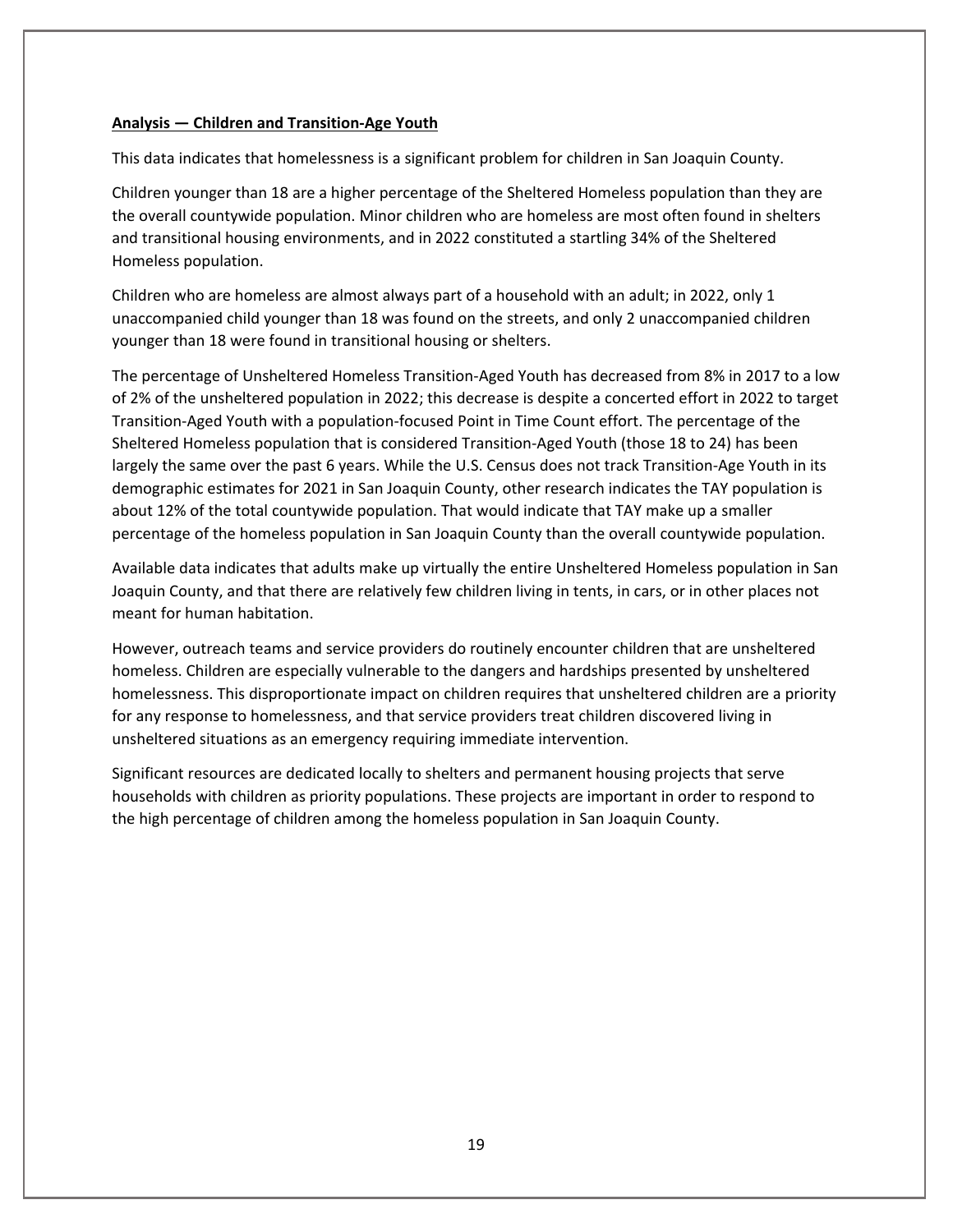### **Chronic Homelessness\***

\*Chronic Homelessness is defined by Code of Federal Regulations 24-Part 578 as an individual or head of household that has a permanent disabling condition and has been homeless for the past consecutive 12 months or has been homeless for a total of 12 *months over 4 separate occasions during the past 3 years.* 

\* These graphs and charts represent the percentage of homeless persons counted who appear to meet the definition of *"chronically homeless" based on the reporting mechanisms for Sheltered and Unsheltered Point in Time Counts.*



Figure 7.1

### Underlying Data — Demographics – Chronically Homeless — Sheltered PiT Count\*

|           | 2017 | 2018 | 2019 | 2020 | 2021 | 2022 |
|-----------|------|------|------|------|------|------|
| Yes       | 13%  | 12%  | 14%  | 13%  | 19%  | 16%  |
| <b>No</b> | 87%  | 88%  | 86%  | 87%  | 81%  | 84%  |

Figure 7.2

\*For Sheltered PiT, "chronic homelessness" data is drawn from the HMIS according to Code of Federal Regulations definitions and HUD*published HMIS Data Standards.*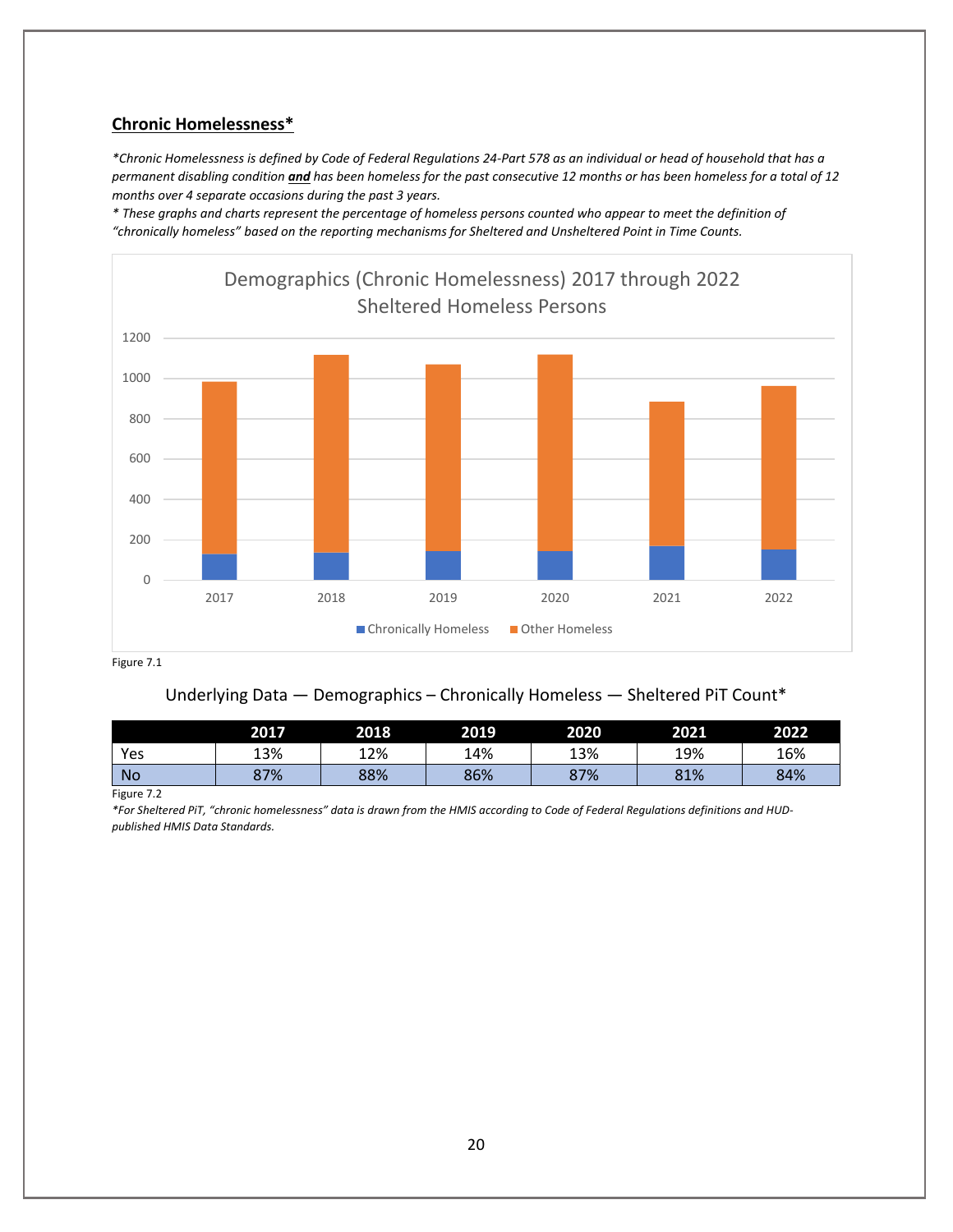

Figure 7.3

### Underlying Data — Demographics – Chronically Homeless — Unsheltered PiT Count\*

|     | 2017 | 2019 | 2022 |
|-----|------|------|------|
| Yes | 22%  | 38%  | 42%  |
| No  | 78%  | 52%  | 58%  |

#### Figure 7.4

\* For Unsheltered PiT, "chronic homelessness" data is drawn from self-reports from interviewed homeless persons describing length of time homeless and presence of a disabling condition in order to estimate how many persons are chronically homeless according to Code of Federal *Regulations definitions.*

### Population Comparison — Chronically Homeless

| <b>Percent of Total</b><br><b>San Joaquin County Population</b> | <b>Percent of Sheltered Homeless</b><br><b>Population 2022 chronically</b> | <b>Percent of Unsheltered Homeless</b><br><b>Population 2022 chronically</b> |
|-----------------------------------------------------------------|----------------------------------------------------------------------------|------------------------------------------------------------------------------|
| 2021 with disability*                                           | homeless                                                                   | homeless                                                                     |
| 8.5%                                                            | 16%                                                                        | 42%                                                                          |

Figure 7.5

\* 2021 is used because it is the last year for which all information is available; Census information is only available for those younger than 65 with a disability - the percentage of individuals who both have a disabling condition and who meet the length of time homeless requirements to qualify as "Chronically Homeless" according to Code of Federal Regulations 24-Part 578 is much smaller than the percentage *of people who only have a disabling condition.*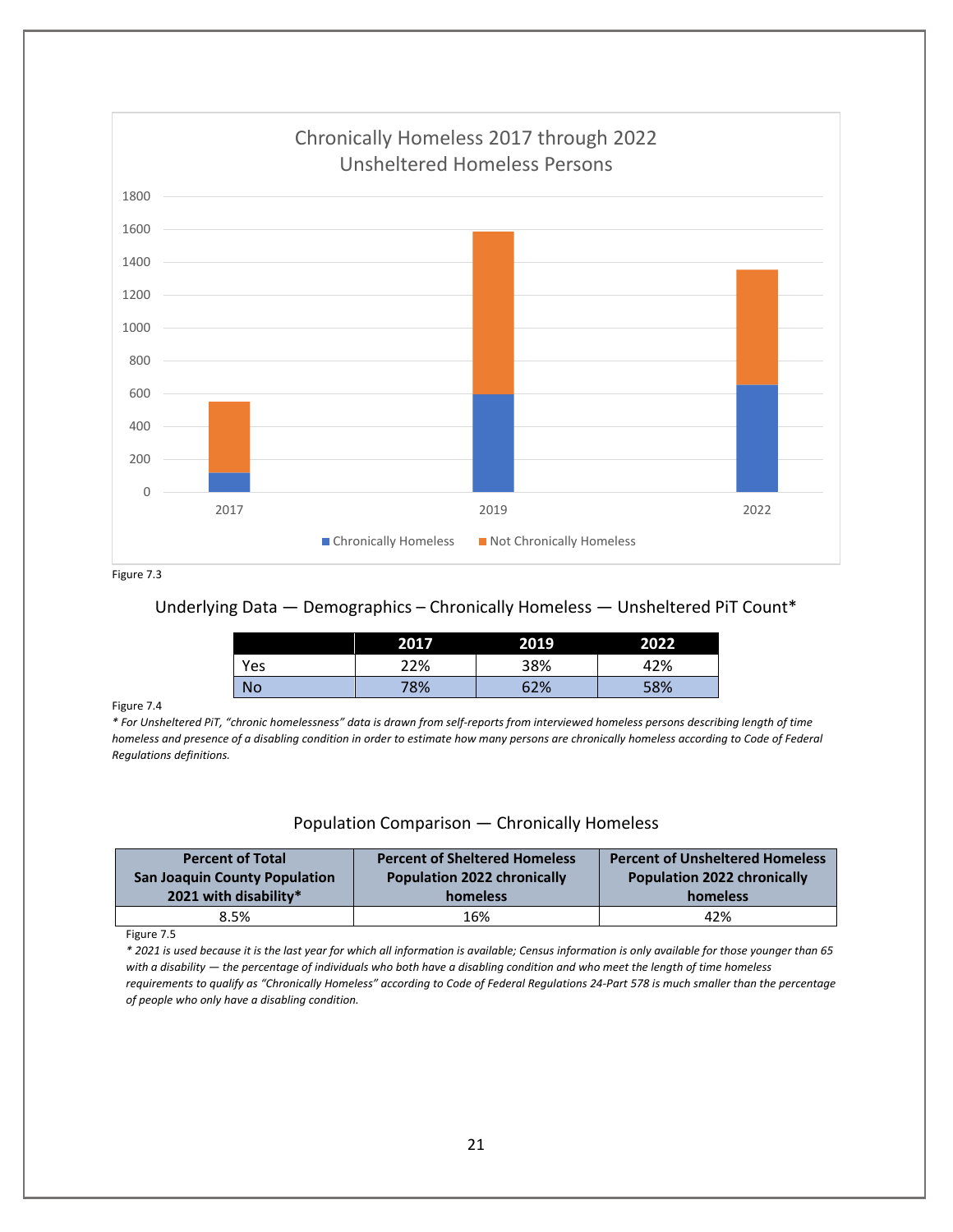#### **Analysis — Chronically Homeless**

Available data indicates that those who meet the definition of chronically homeless are more likely to be unsheltered than sheltered in San Joaquin County. This is not surprising, as those who are chronically homeless typically face the largest obstacles to obtaining housing and living in sheltered situations.

The data also show that chronic homelessness is increasing among persons who are living in places not meant for human habitation; in 2017 only 22% of those on the streets reported conditions consistent with chronic homelessness, which ballooned to 42% in 2022.

The proportion of chronically homeless persons who were residing in shelters peaked in 2021, at 19%, and decreased to 16% in 2022, indicating chronically homeless persons were more likely to be living on the streets in 2022 compared to 2019, placing them farther away from support services and housing opportunities.

Comparisons to the percentage of disabled individuals in the overall countywide population indicate that if a person is disabled and becomes homeless, they are likely to remain homeless. This is supported by the large percentage of the unsheltered homeless population that is chronically homeless.

However, it is possible that how the data is collected has an impact on this analysis. Data for chronic homelessness among the sheltered homeless is sourced from self-reporting, but is more likely to represent the actual condition of the individuals because the data is being collected by shelters and transitional housing providers through the Homeless Management Information System. In contrast, data for chronic homelessness among the unsheltered homeless is sourced from self-reporting, but is less likely to represent the actual condition of the individuals because the data is being collected in a one‐ time interview asking if the individual believes they have a disability and have been homeless for a certain length of time. This means that there are likely fewer people who meet the definition of chronic homelessness than is apparent through this data.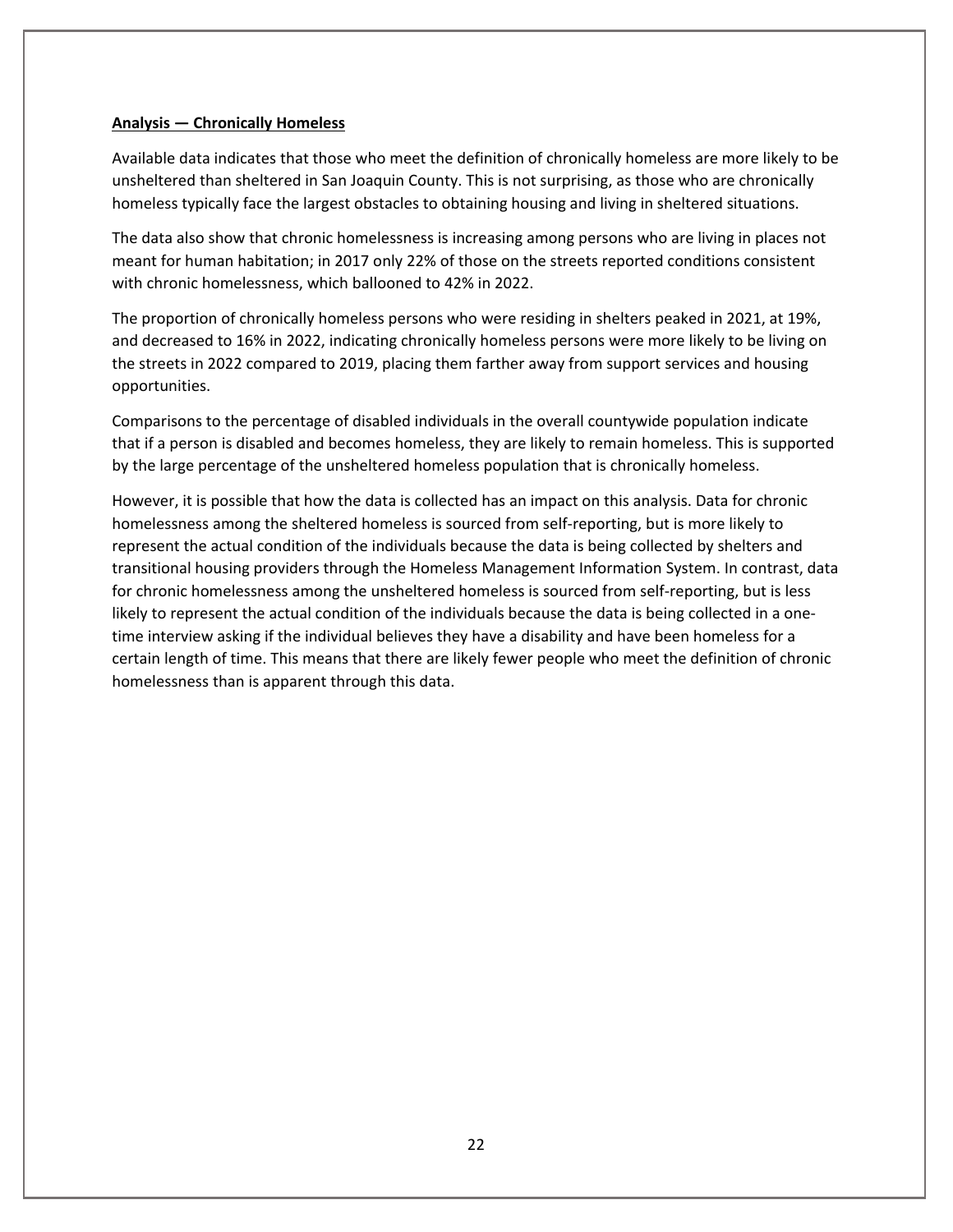### **Definitions**

#### **Chronically Homeless**

*means an individual or family that is homeless and resides in a place not meant for human habitation, a safe haven, or in an emergency shelter, and has been homeless and residing in such* a place for at least 1 year or on at least four separate occasions in the last 3 years. The statutory *definition also requires that the individual or family has a head of household with a diagnosable substance use disorder, serious mental illness, developmental disability, posttraumatic stress disorder, cognitive impairments resulting from a brain injury, or chronic physical illness or disability. (24 CFR 578)*

#### **COVID‐19**

means an infection disease caused by the SARS-CoV-2 virus. This term also refers to the public *health emergency declared by many jurisdictions, including the State of California and San Joaquin County, with the intention of limiting the spread, morbidity, and mortality of the virus among the general population.*

#### **ES = Emergency Shelter**

*any facility, the primary purpose of which is to provide a temporary shelter for the homeless in general or for specific populations of the homeless and which does not require occupants to sign leases or occupancy agreements. (24 CFR 576.2)*

#### **Other PH = Permanent Housing that is neither PSH or RRH**

**PH = Permanent Housing (includes Permanent Supportive Housing and Rapid Re‐Housing)**

*means community-based housing without a designated length of stay, and includes both permanent supportive housing and rapid rehousing. To be permanent housing, the program participant must be the tenant on a lease for a term of at least one year, which is renewable for terms that are a minimum of one month long, and is terminable only for cause. (24 CFR 578.3)*

#### **Point in Time Count**

*means a count of sheltered and unsheltered people experiencing homelessness on a single night in January. HUD requires that Continuums of Care conduct an annual count of people experiencing homelessness who are sheltered in emergency shelter, transitional housing, and Safe Havens on a single night. Continuums of Care also must conduct a count of unsheltered people experiencing homelessness every other year (odd numbered years). Each count is planned, coordinated, and carried out locally.*

#### **PSH = Permanent Supportive Housing**

*means permanent housing in which supportive services are provided to assist homeless persons with a disability to live independently. (24 CFR 578.3)*